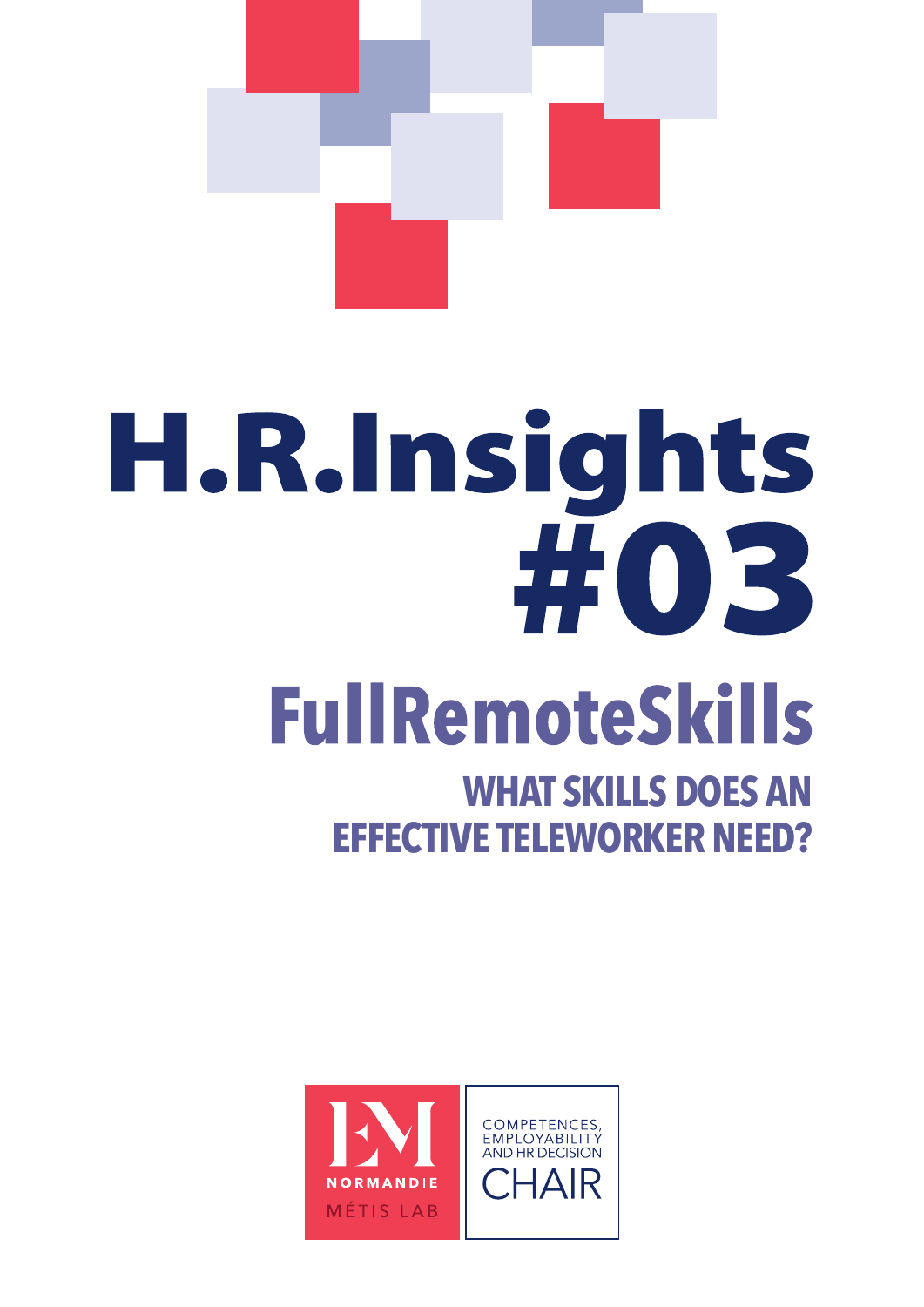



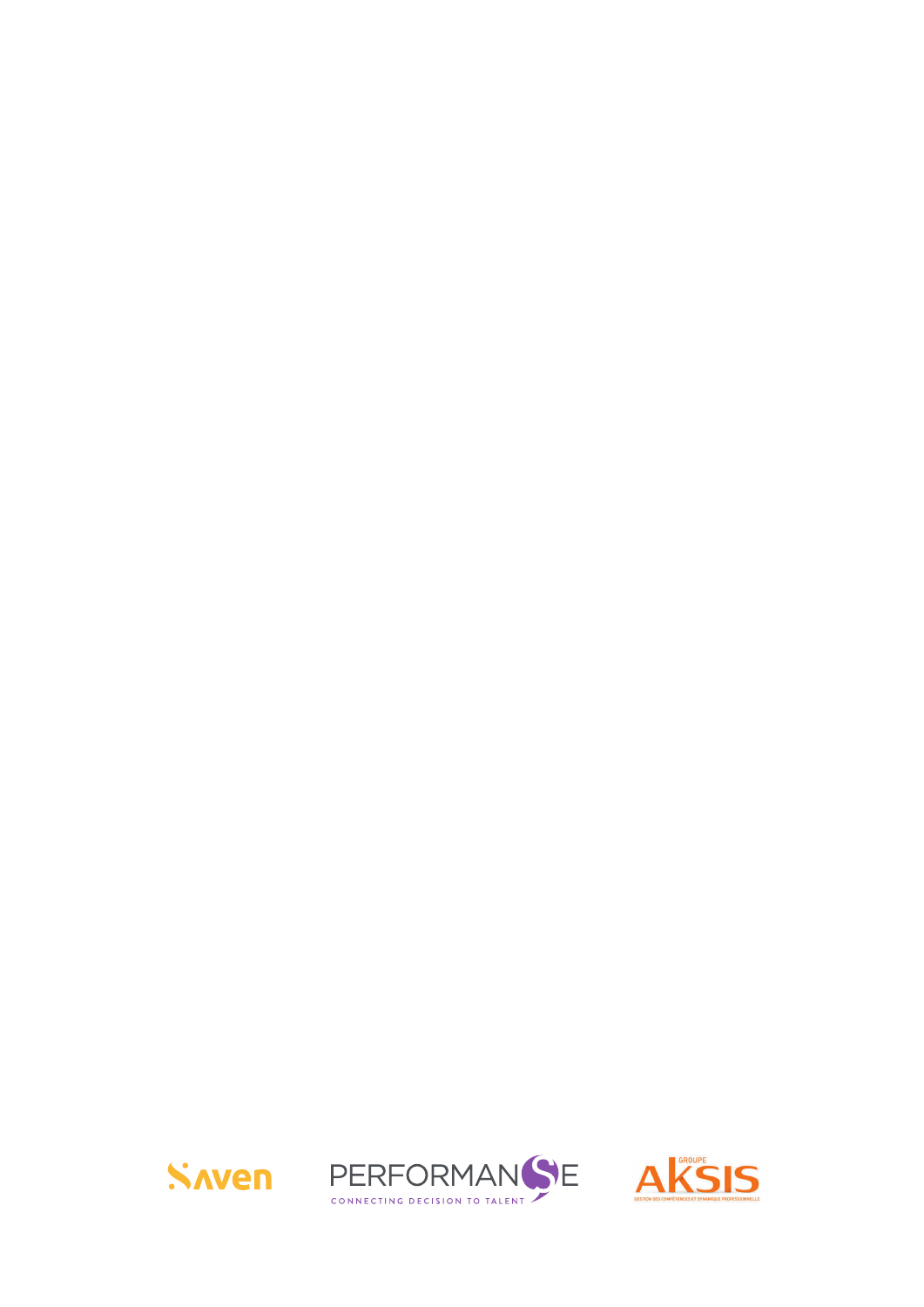## **ABSTRACT**

Until 2020, fewer than 2% of western employees were telecommuting or working from home full time. Since the Covid-19 lockdown, however, caused by the health crisis in March 2020, almost 25% of employees now work full-time from home. In most western countries, despite the easing of the lockdown, the uptake on returning to on-site work is slow. Teleworking appears to be the new normal, with the performance

of remote workers now a key issue in maintaining business activity. But what special skills are needed to work effectively from home? What specifically needs to be done to support their interactions with other members of the organisation?

The study presented in this paper is unique in Europe. It analyses the career paths, performance and soft skills of a group of 317 French remote workers between 2009 and 2019, representative of the population of full-time remote workers before the Coronavirus crisis.

The group is characterised first and foremost by its differences in terms of success both before and after the telecommuting period. It includes highly efficient employees, for whom being able to work from home was a reward, together with low-level employees

Differences in their capacity to apply five skills in particular explain the disparity in their career paths and their success prior to, during and after the teleworking period, skills that reflect the specific demands of working from home. Given their physical absence and their distance from informal discussions, remote workers may find themselves in danger of being pushed to the company sidelines. The five skills identified in this study inform a type of coordination that helps them to overcome the limitations of the remote working situation. It involves adopting a storytelling form of coordination that enables on-site workers to appreciate what their absent teleworking colleagues are doing.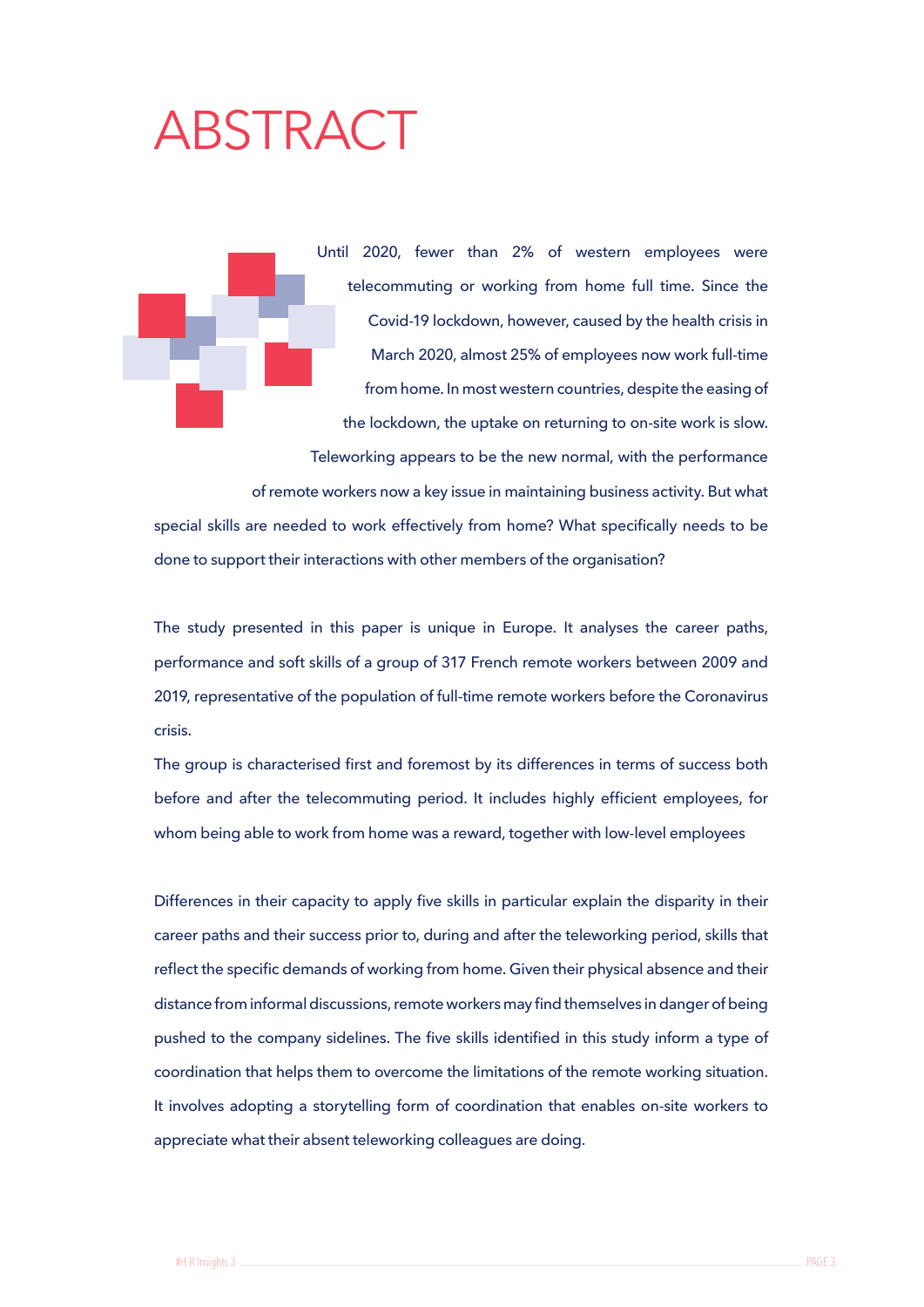## INTRODUCTION

The study presented herein analyses the career paths, performance and soft skills of a group of remote workers between 2009 and 2019. It was conducted in January 2020 to support the implementation of teleworking in a normal context. However, since then, the situation has taken on a whole new dimension. The global pandemic and fear of contamination has led to an abrupt shift in the working conditions of employees worldwide. At least 25% of them, and even 50%, depending on the countries and estimates, have now become full-time remote workers, in other words, employees who work exclusively from home. Uncertainty regarding a return to normal conditions as well as the personal wishes of many individuals mean that a large number of European employees will continue to work from home in the coming months.

The questions that emerge today concern the performance of remote workers. How, in the unprecedented situation that we are now experiencing, can we maintain optimal operations in organisations? And, more specifically, exactly what skills are needed to be an efficient remote worker?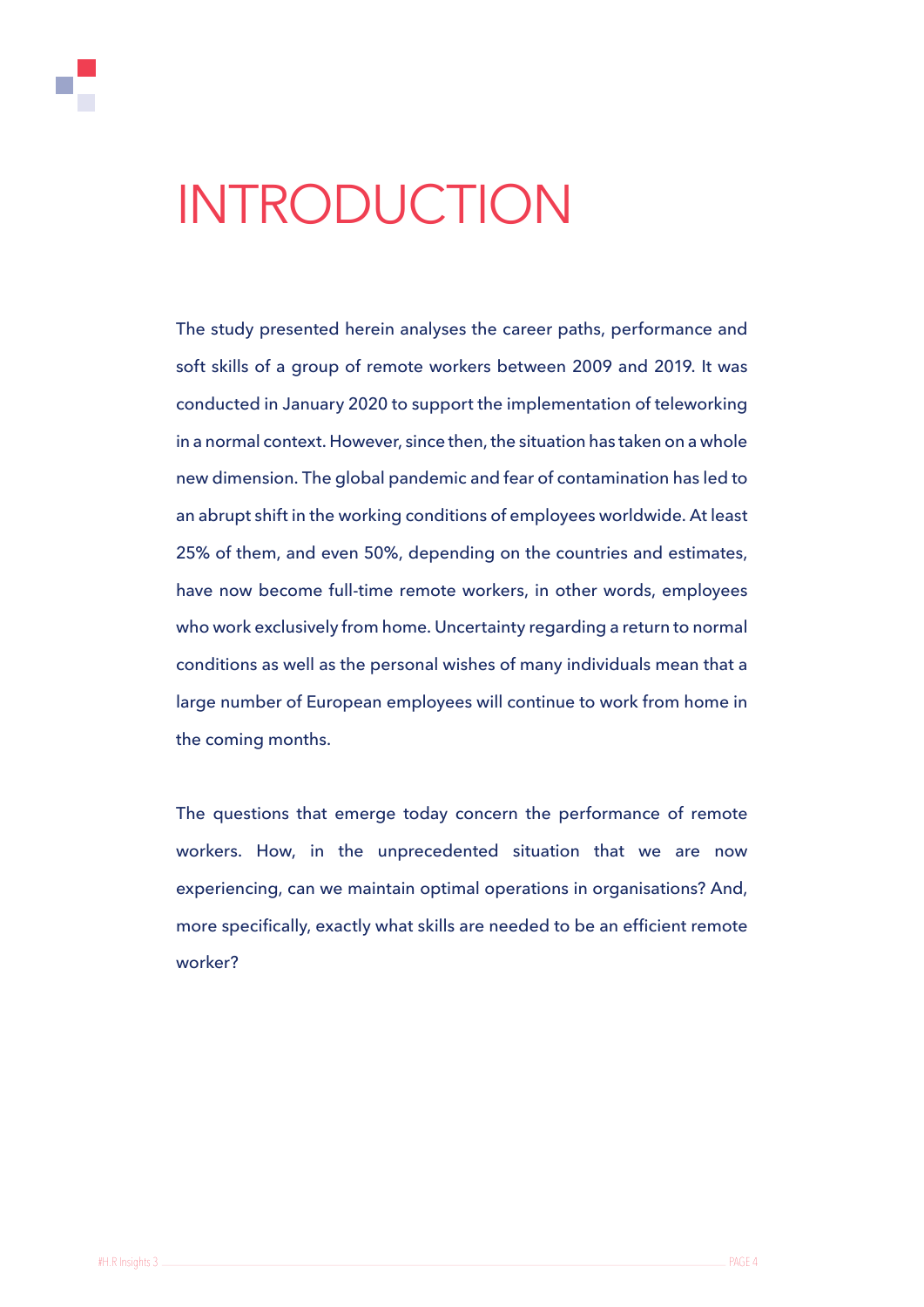The study examines the 'full remote' worker population before the Coronavirus crisis. It sheds light on the distinctive features of this population, as much in terms of their past career paths, their functions and skills as in their performance both prior to and following the teleworking episode. The findings lead us to put forward some proposals that both managers and the new remote workers may find useful.

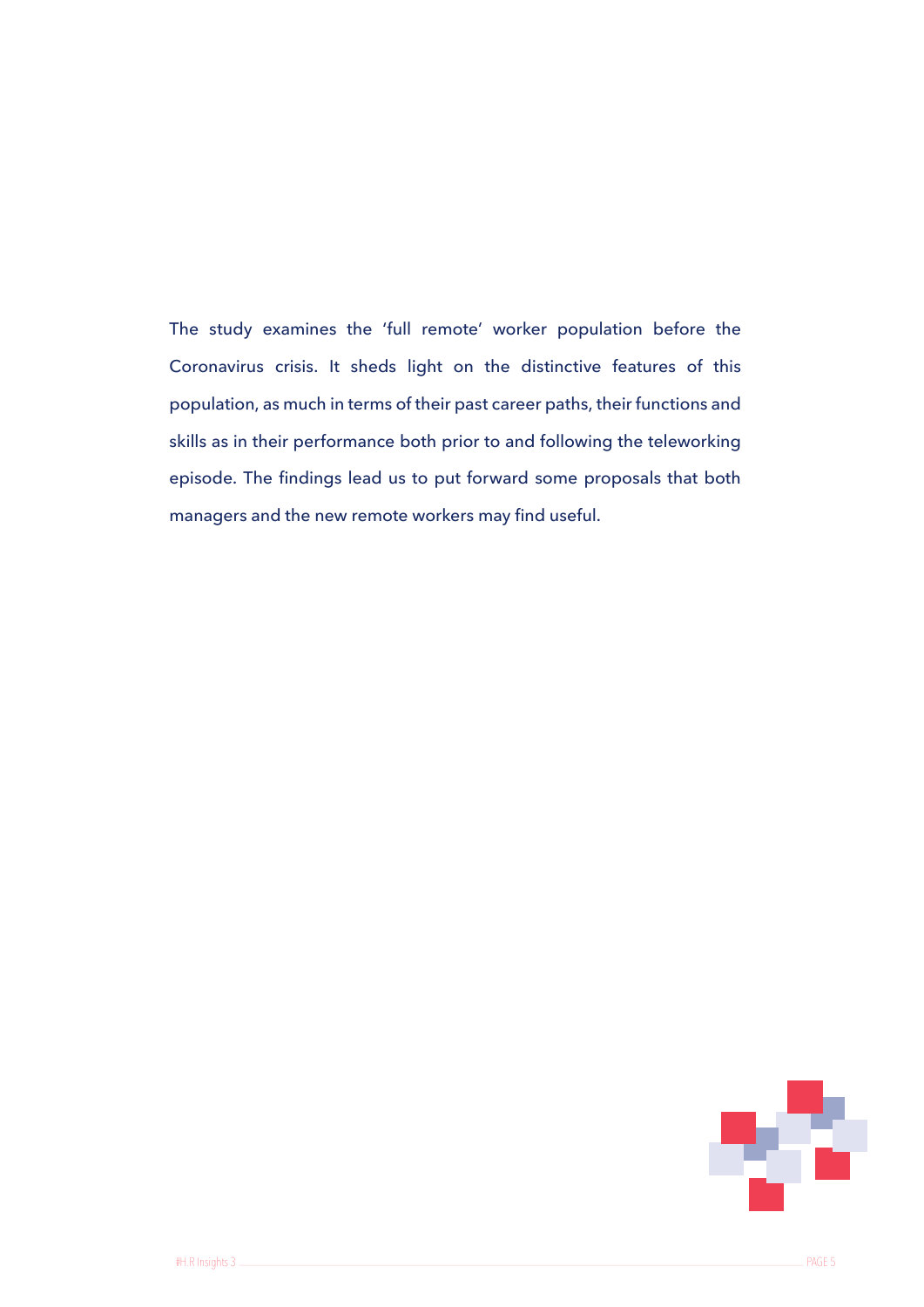## TELEWORKING TO DATF

#### **Background**

The appearance of telecommuting in the 1970s was as much the outcome of technological advances as a strategic choice. Following the oil crisis in 1973, the search for ways to reduce journeys, traffic jams, pollution and consumption led to the emergence of an initial series of reflections on the advantages of working from home. Jack Nills, a NASA engineer, suggested taking the work to the workers rather than bringing the workers to work, and convinced businesses to examine the issue. They saw two advantages, the first of which was to close the gap between the geographic areas where qualified populations lived and those where the jobs were found. IBM, for example, saw it as a means to hire IT specialists, mainly located on the west coast, who were unwilling to move to the head offices situated in the state of New York. Other companies, aware that job opportunities for women would continue to grow, looked for ways to help these employees to balance their different spheres of life. This led to a form of segmentation right from the outset of the teleworking idea, in other words, remote working for an elite that reflected their bargaining power with their employer, and remote working for lower-level employees, based less on individual bargaining power and more on the collective arrangements available to them.

The impact of these pioneering choices remained minimal, however, as the technological possibilities were still limited and costly. IT networks were only in the early stages and very slow. Computers were not yet personal devices but huge,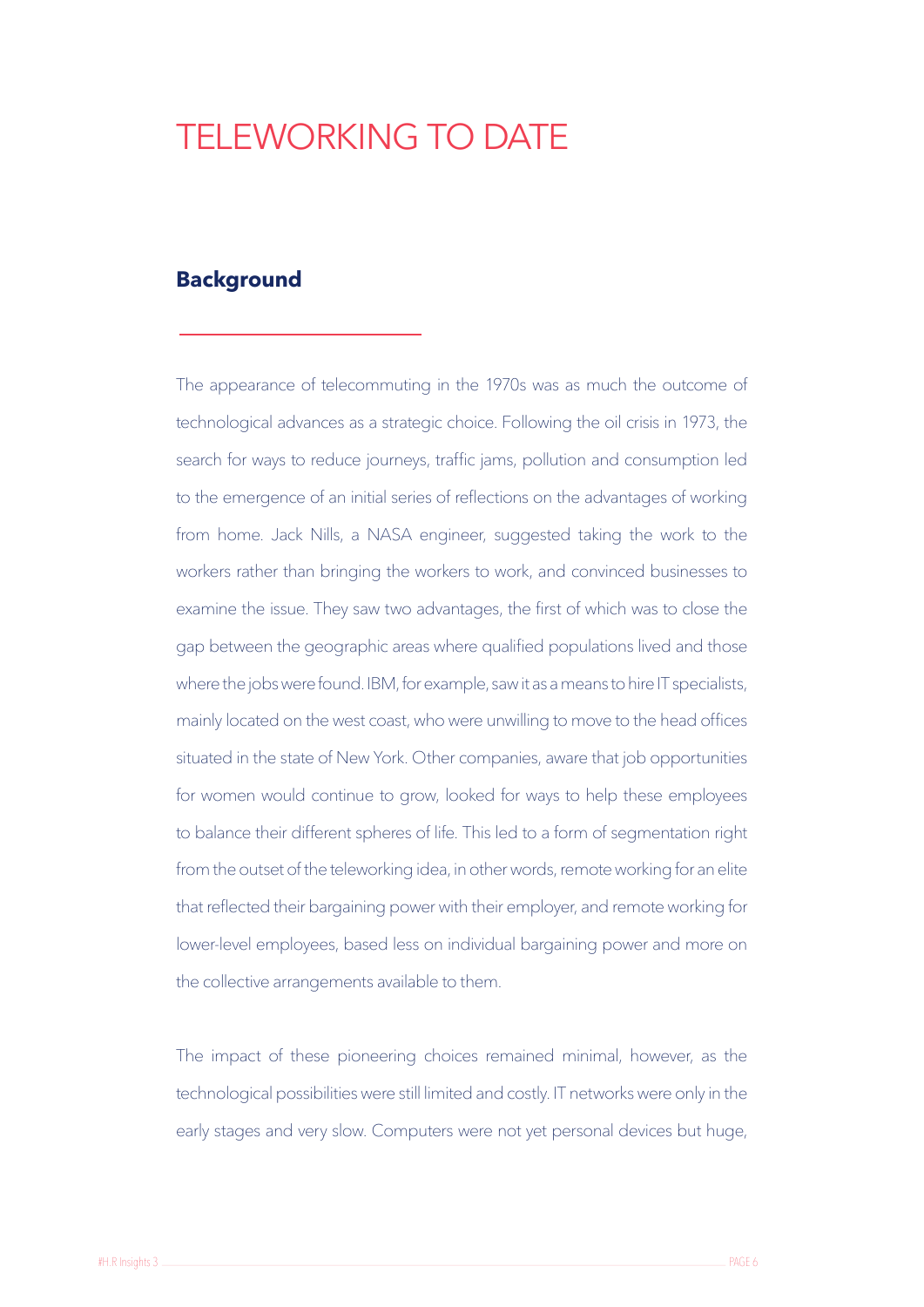unwieldy machines. The emergence of mobile technologies in the 1990s revived the debate. Personal computers, mobile phones and internet made instant interaction between geographically distant colleagues possible. The West's shift towards a knowledge economy and the programmed decline in factory jobs led to a new political awareness. European and national agreements were signed to facilitate the adoption of teleworking (thus avoiding changes to employment contracts) and to guarantee equal rights between remote workers and others. In short, access to legal rights, the democratisation of personal computers, the spread of high-speed internet connections and, more recently, the development of videoconference tools (especially Skype in 2003) gradually made the context more doable.

*1 Source: Eurostat* 

The number of employees working from home in Europe has been steadily growing since the beginning of 2000. In 2019, it reached 10.9%<sup>1</sup>. However, this growth needs clarifying as teleworking was largely on a partial (a few days a week, every week) or occasional (a few days from time to time) basis, and the number of employees working from home full time remained marginal: in 2019, it was just 1.56%.

.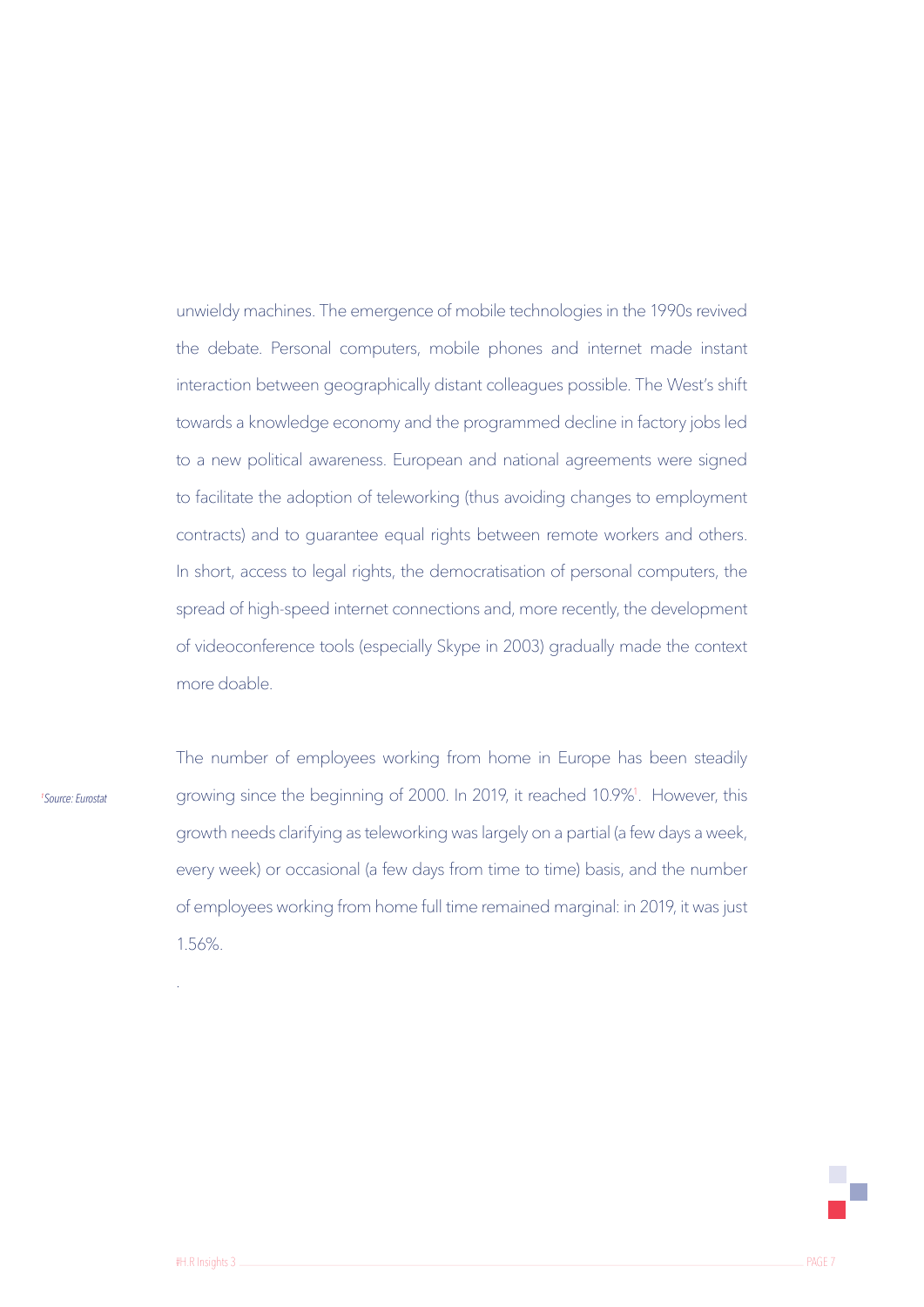#### **Organisational details**

Full-time teleworking means a complete switch for the employee from working on the company premises to working from home. It thus implies belonging to an organisation (teleworking is not sub-contracting) and requires technical resources. More concretely, the remote worker's activity is considerably influenced by four characteristics that make the situation very different from traditional work.

#### **Autonomy**

Remote workers have less access to advice or support from their colleagues and consequently have to make more decisions alone.

#### **Schedule management**

Whether an advantage or a handicap, working from home means that the relationship with time is more flexible. Remote workers can organise their time as they wish and are no longer bound by a company's time-based rituals (breaks, lunch, etc.), but it also means that they need to balance their working hours with time spent with the family, which is equally challenging.

#### **Task interdependence**

Like all employees, remote workers need others before they can act. This implies adopting alternative means of communication and coordination to traditional forms of interpersonal contact. However, at the same time, they must also manage uncertainty due to a lack of information.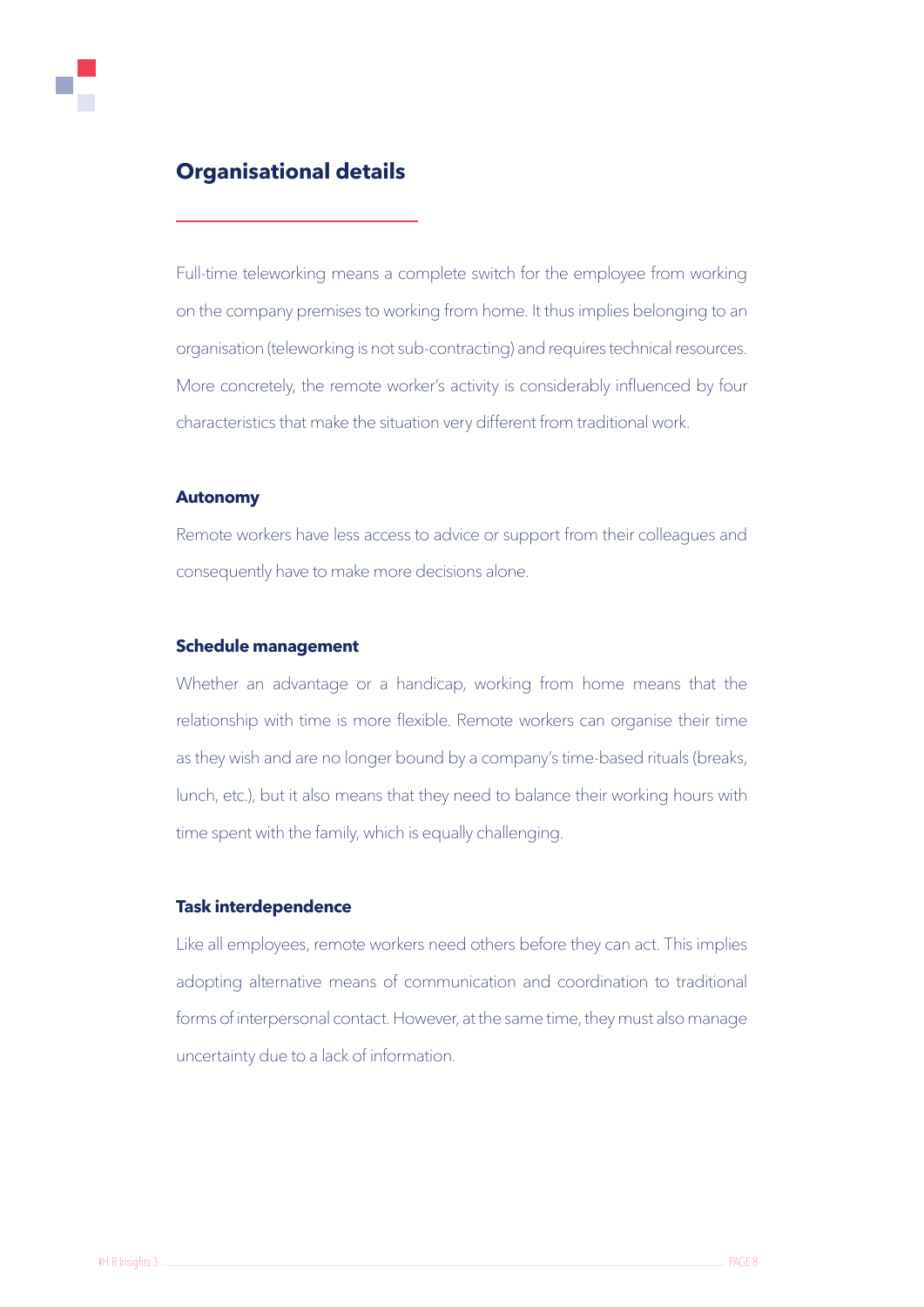#### **Isolation and absence**

Remote workers can lack emotional and operational social support. The absence of colleagues means they miss out on some positive back up as well as on complementary skills. In remote working situations, requests for help are more formal and less spontaneous. For this reason, individuals working from home are cut off from much of the informal news that informs their everyday understanding of company life, depriving them of the means to understand the decisions and standards that underpin the work. At the same time, their physical absence results in their colleagues constructing an imaginary perception of their work since their performance is less visible.

For all of these reasons, working from home implies changing the way individuals coordinate. In-company work provides opportunities for formal coordination (explicit instructions, processes…) as well as informal interstitial coordination. Chats at the coffee machine or during a smoking break are examples of this type of coordination. It is in the interstices, in other words, the breaks between formal situations, that important information is passed on in a more flexible way. It is also in these moments, when the formal is brushed aside, that employees can ask questions and "talk straight". In short, to maintain their level of performance, remote workers must find alternatives to this kind of interstitial coordination.

These are just some of the drawbacks traditionally observed in remote working situations. Studies frequently identify increased conflict the workers' private and professional lives, for instance. On the other hand, teleworking also has benefits: e.g., better quality of life, more autonomy, greater engagement and improved health. The main challenge, however, remains the performance of remote workers.<sup>2</sup> Previous studies have shown that the remote work situation has a

*Allen, T.D., Golden, T.D., & Shockley, K.M? (2015).How effective is telecommuting? Assessing the status of*  our scientific findings. *Psychological Science, 16 (2), pp. 40-68.*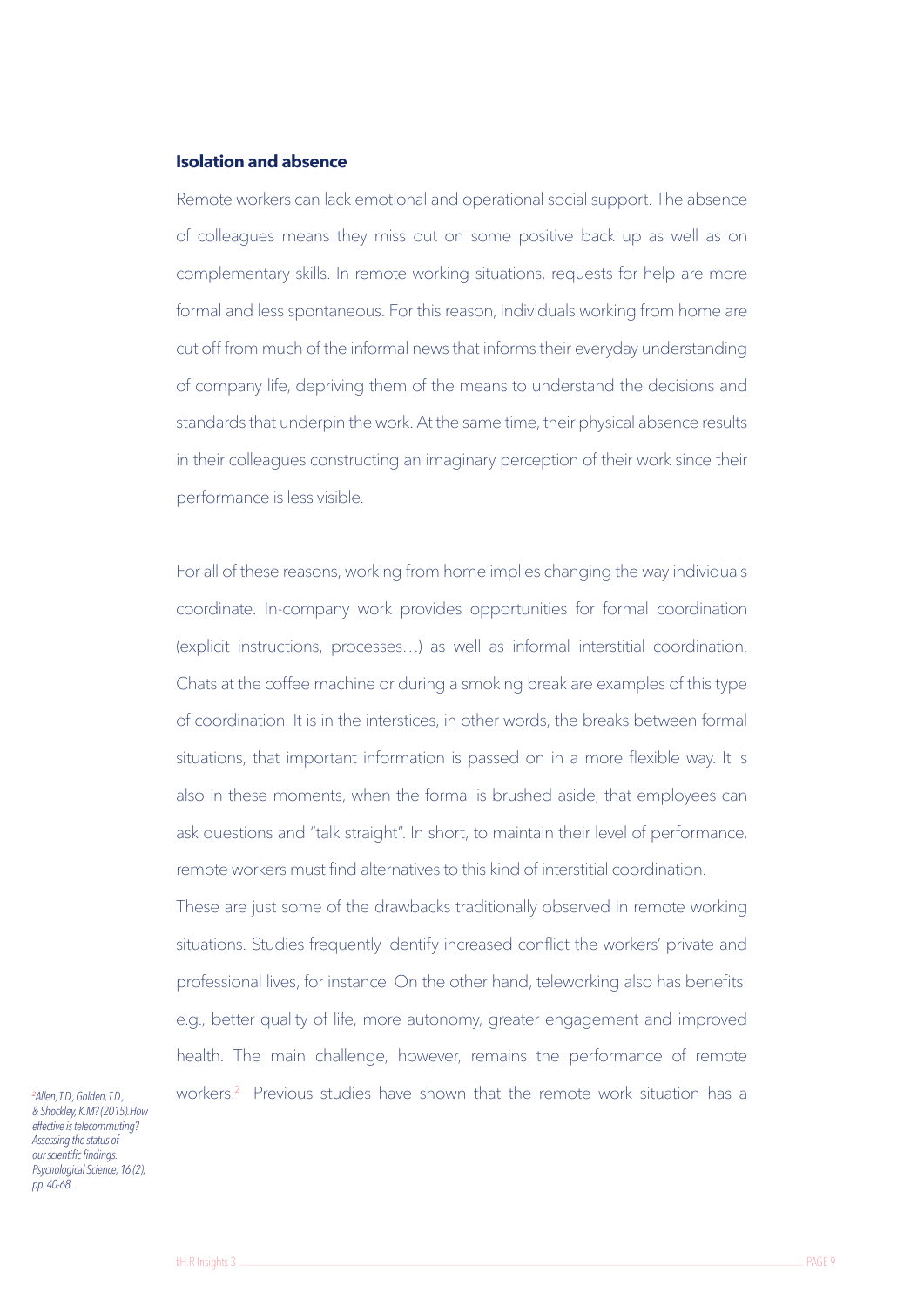

globally negative impact on performance and careers. However, the impact is mixed: it affects women more than men, and low-level employees more than managers. These observations give rise to three questions that we examine in the following analysis.

- 1.Who are full-time remote workers really?
- 2.What soft skills are needed to be efficient in a remote working situation?
- 3.What kind of coordination replaces the interstitial coordination that is lacking when working from home?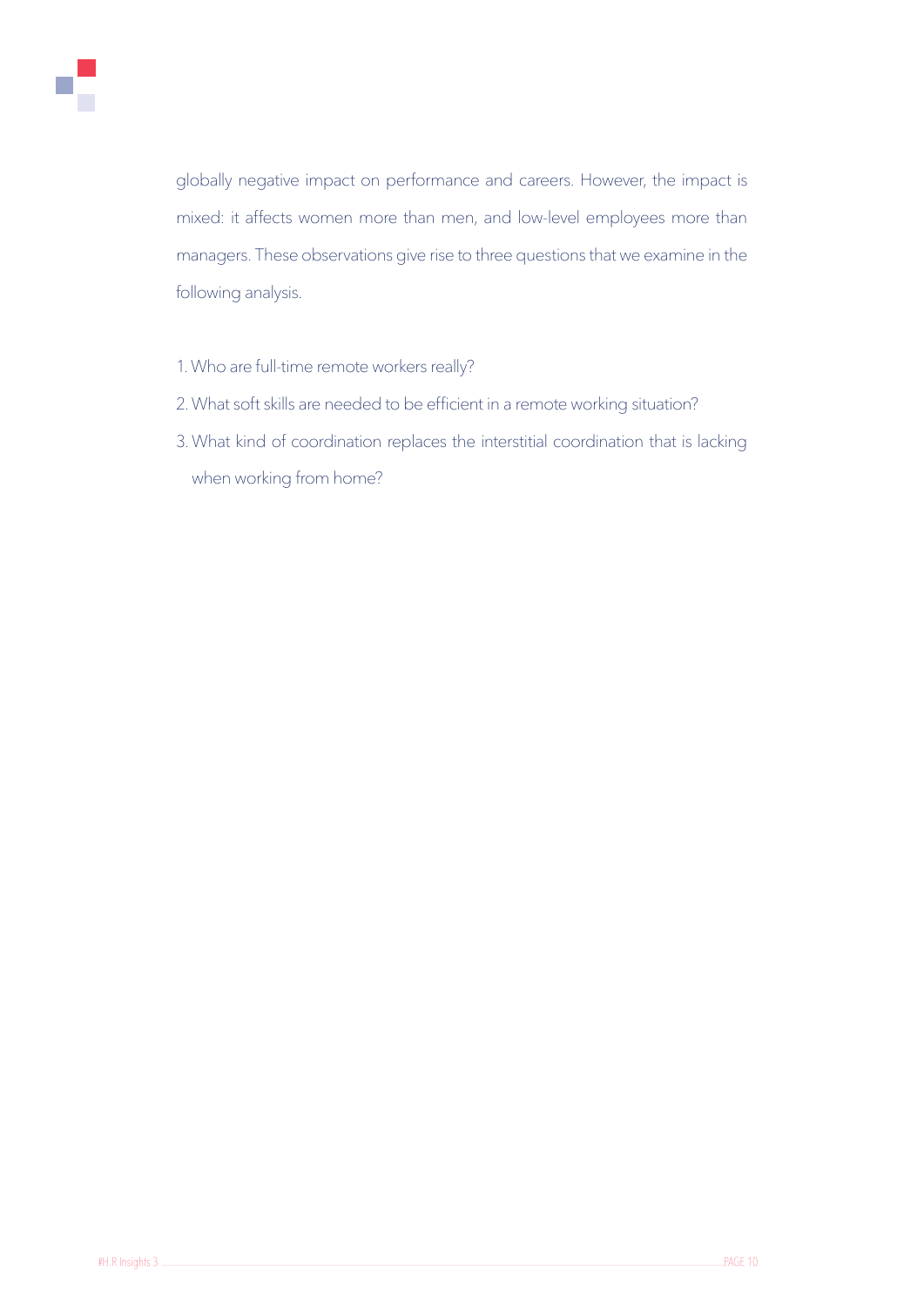## **THE STUDY**

#### **Methodology**

The data were extracted from a database that, since 2007, has followed almost 200,000 French workers, representative of the working population as a whole. From this database, we selected a group of individuals that had experienced a full-time remote work situation with a permanent contract for at least three years. The database contains a half-yearly assessment of a number of interesting factors:

- Salary;
- Performance (as evaluated by the manager during the last annual performance meeting);
- Hierarchical position and number of steps up the ladder since the beginning of their career;
- 17 soft skills or behavioural skills;
- The job, the status, the tasks, age and gender

Based on this set of data, we were able to analyse the career path that led to them being in the teleworking situation, who performs best and, finally, what happens to their career following the remote working experience.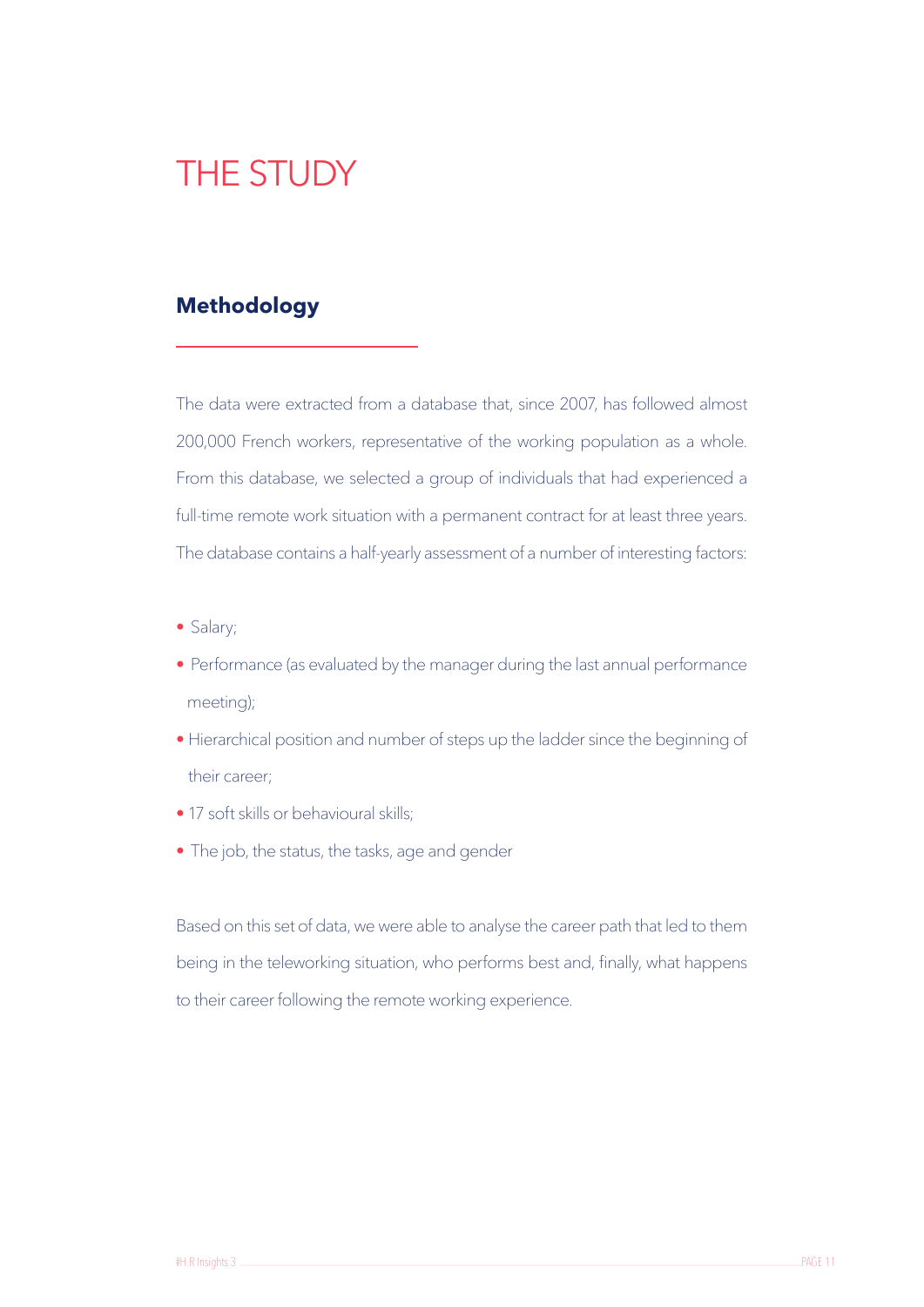#### **Inset: the 17 soft skills tested**

While job skills are almost endless as they represent all the different jobs out there, soft skills are limited in number as they are transversal and thus common to numerous jobs.

The 17 skills set out below are evaluated by acknowledged psychometric scales. They also share the fact that they form a coherent list that covers the whole spectrum of behaviours meaningfully linked to performance in a wide range of jobs.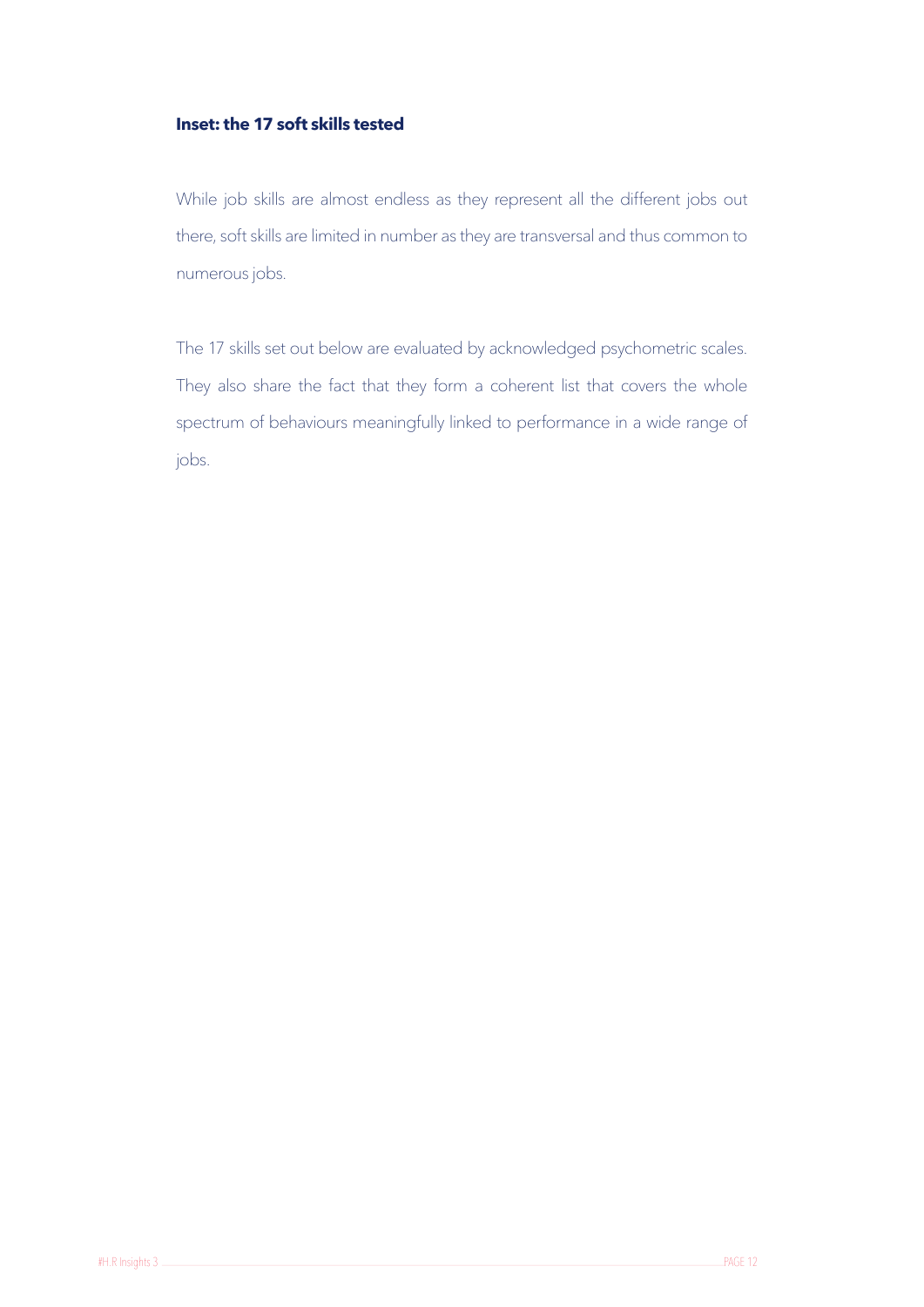REMAINING STRONGLY COMMITTED TO THE COMPANY<br>IN THE LONG TERM

**GUIDING THE WORK OF A GROUP Being able to build shared goals** 

UNDERSTANDING ONE'S ORGANISATION Seeking to understand and put to good use the company's rules and strategy

UNDERSTANDING THE NEEDS OF OTHERS BEING BEING A BEING A BEING A BEING THE NEW ARREST AND RESIGNATION OF THE NEEDS OF OTHERS

RESOLVING COMPLEX PROBLEMS Being able to analyse a complex problem, identify solutions and rationally arbitrate between them

HAVING A CRITICAL MINDSET **Being able to judiciously call common practices into question** 

CREATING INNOVATIVE SOLUTIONS Being able to use one's knowledge and imagination to draw up alternatives to frequently adopted solutions

BUILDING A PERSONAL VISION FOR ONE'S ACTIVITY Harnessing present knowledge of one's activity to formulate a relevant personal strategy

IDENTIFYING RESOURCE PEOPLE Having a good understanding of the skills, influence and potential contributions of the people around you

Cooperating Knowing how to work with people from various hierarchical positions and with a variety of skills

KNOWING ONESELF Developing a keen understanding of one's skills, influence and potential contributions

**TAKING RISKS** TAKING RISKS TAKING RISKS TAKING RISKS

Adhering to the company culture and values and identifying with them

MANAGING STRESS IN AMBIGUOUS SITUATIONS Having the capacity to continue to decide and act, even when things are unpredictable

**PROMOTING A PROJECT** Ensuring the successful promotion of an action, a service or a product

**DRIVING A GROUP EFFORT** Activating members of a group to boost their engagement and their performance

**CONTRIBUTING TO A GROUP OUTCOME** Lending one's skills and support to a group effort

ORGANISING THE WORK OF A GROUP Knowing how to allocate assignments, tasks or projects with respect to the different resources held by the members of a team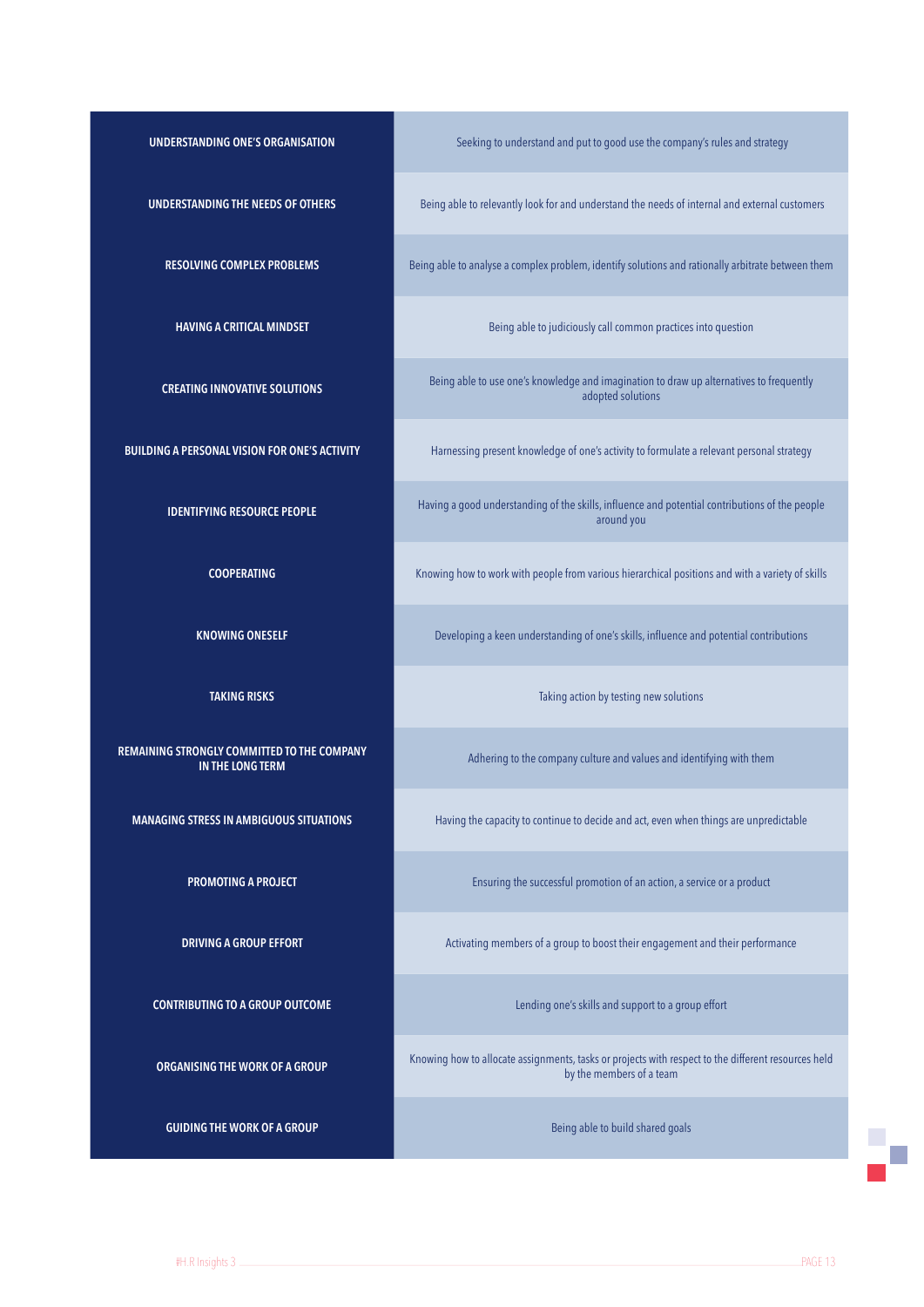

#### **Who were remote workers before 2020?**

The database contained 317 subjects with the target characteristics (permanent contract, full-time teleworking for at least three years). They mainly held managerial positions (53%), were male (57%), working for a company with over 1000 employees (56%) in the service sector (46%), and with an average age of 34 years. Their demographic characteristics are very similar to those found in a study conducted by the *Comptoir de la Nouvelle Entreprise* in 2019 (Table 1). Our 317 individuals are thus representative of the population of French remote workers.

|                                       | Comptoir de la Nouvelle<br>Entreprise report (2019) | <b>Study data</b> |
|---------------------------------------|-----------------------------------------------------|-------------------|
| <b>Executives</b>                     | 51%                                                 | 53%               |
| Employees in firms with +1000 payroll | 49%                                                 | 56%               |
| <b>Employees in service companies</b> | 45%                                                 | 46%               |
| <b>Men</b>                            | 57%                                                 | 56%               |
| Average age                           | 34 years                                            | 35 years          |

#### **Demographic characteristics of remote workers according to the two studies**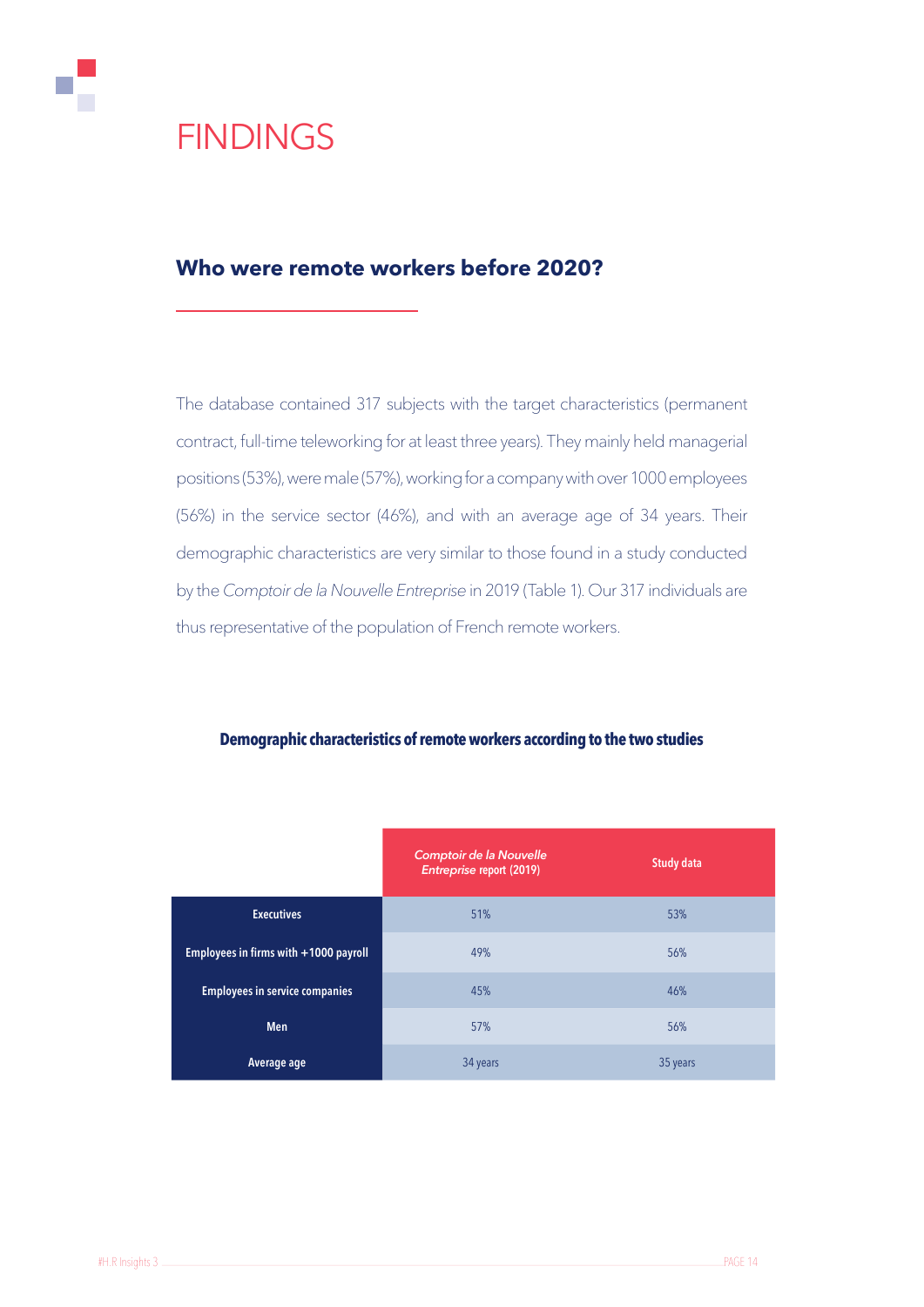As the diagram below demonstrates, the distribution of remote workers varies considerably depending on the job description and hierarchical status. We primarily find them in support roles and among low-level employees. 17% work in low level finance-accounting positions. Despite digitalisation, accounting tasks require a lot of data entry work that can easily be done remotely. 22% can also be found in facilities management but are virtually absent from operations management roles; there were none in management and just 3% in low-level jobs. In support roles, the rarity of remote workers in HR and sales may be due to several factors. There are few low-level employees in the HR sector, which explains why there are so few among remote workers. However, many work in sales and marketing positions, although employees in this sector are mainly sales people, highly connected to the point of sale and thus more difficult for remote workers to manage.

## EXECUTIVES 5% HR Finance-accounting Sales Marketing Operations Support roles Senior managers 2 % 1 % 2 % 0 % 0 % 53 % Line managers and managers 15 % 15 % 17 % 0 % 0 % LOW-LEVEL EMPLOYEES 2 % 17 % 3 % 3 % 22 % 47 %

#### **Distribution of remote workers by role and hierarchical status**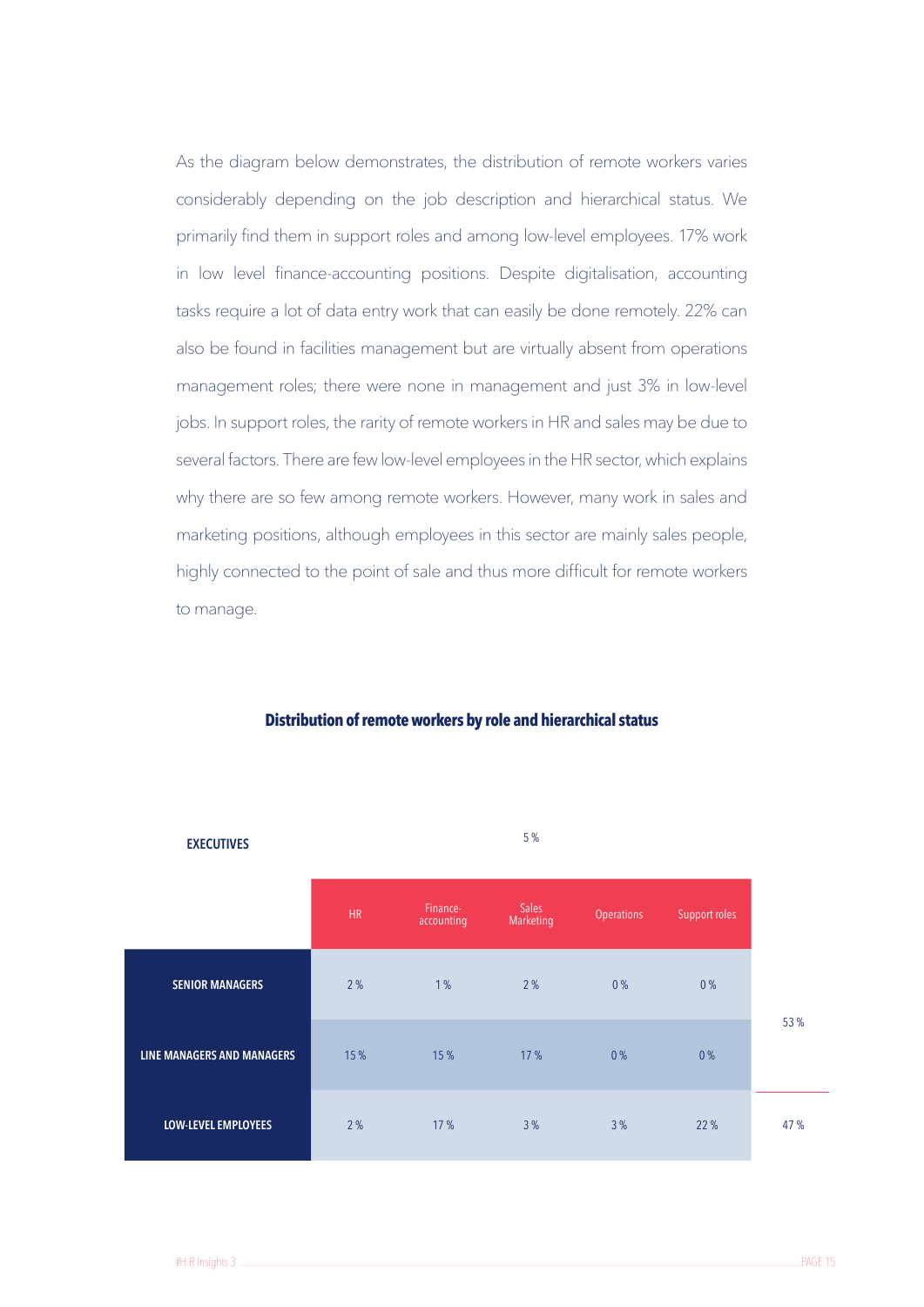Managers in support roles make up the largest ratio of remote workers with 15% in HR and finance-accounting, and 17% in sales and marketing. Assuming that managers in marketing and sales positions are mostly marketers, this means that they hold jobs where the impact of digitalisation makes working from home possible. Finally, it is extremely rare to find senior managers and directors working from home.

Their distribution in terms of roles and status is not the only difference that distinguishes remote workers from other employees. We constructed an aggregated success indicator that links salary with job performance and the number of steps up the ladder since the start of their career. The distribution of these individual success scores is significantly different among remote workers.

#### **Distribution of career success among remote workers vs. the overall population**

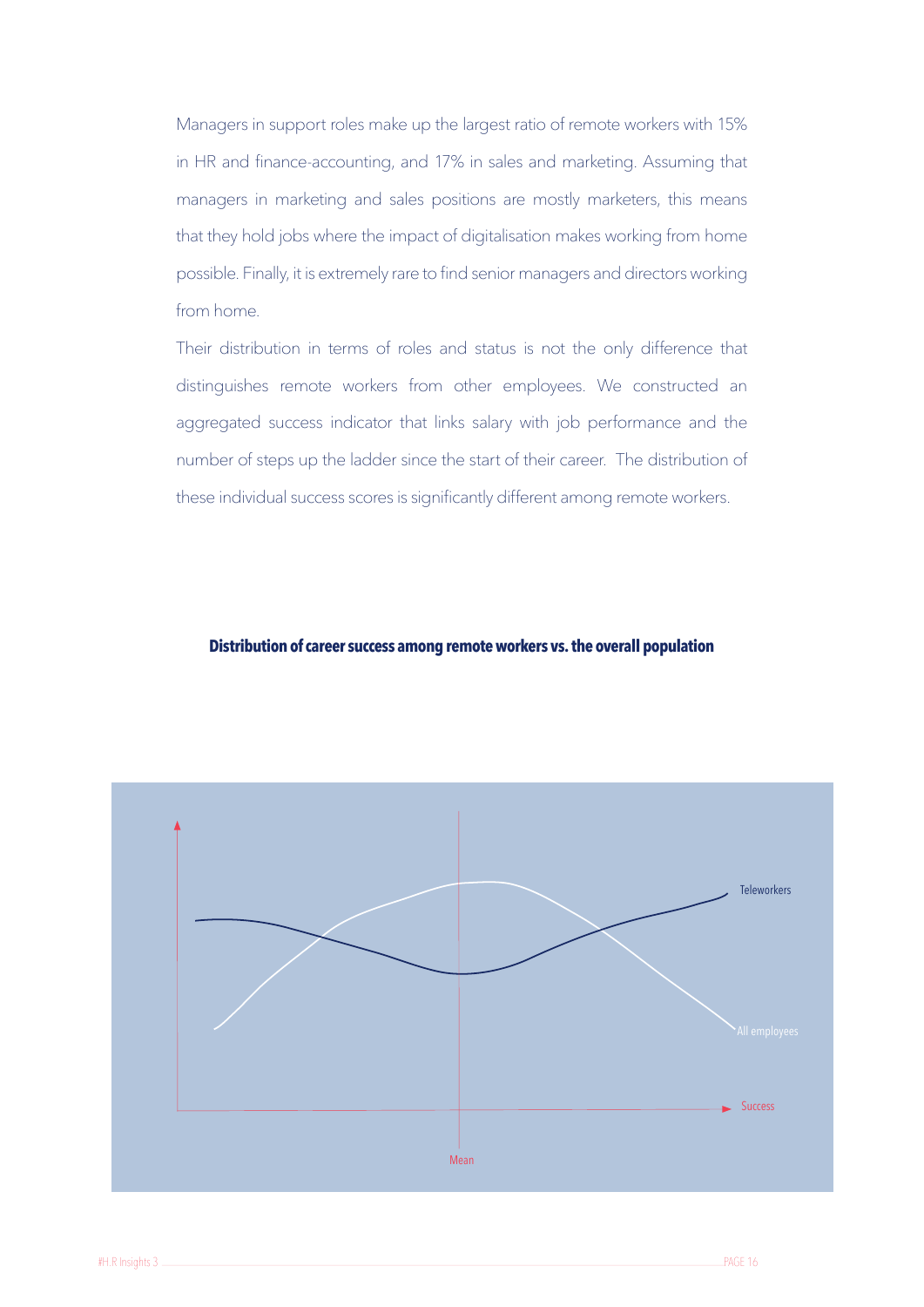Comparison of these two curves shows a fundamental characteristic of remote workers before 2020. Individuals from this group with an average success score appear under-represented. On the other hand, individuals with a high or a low success score are overrepresented. In short, the absence of middle-of-the-road employees is a specific feature of remote workers.

This can be explained by interindividual differences.

#### **Who worked from home before 2020?**

Separating the performance variables allows us to identify the existence of two clearly distinct subgroups of individuals who became teleworkers. The data is collected from the period preceding their remote working situation.

#### **Characteristics of the two groups**

|                           | Group 1<br><b>Teleworking reward</b> | Group 2<br><b>Teleworking opportunity</b> |
|---------------------------|--------------------------------------|-------------------------------------------|
| <b>Status</b>             | <b>Managers</b>                      | Low-level employees                       |
| Age                       | 37                                   | 34                                        |
| Gender                    | Men                                  | Women                                     |
| <b>Role</b>               | HR, marketing                        | HR, finance-accounting                    |
| <b>Aggregated success</b> | Above average                        | <b>Below average</b>                      |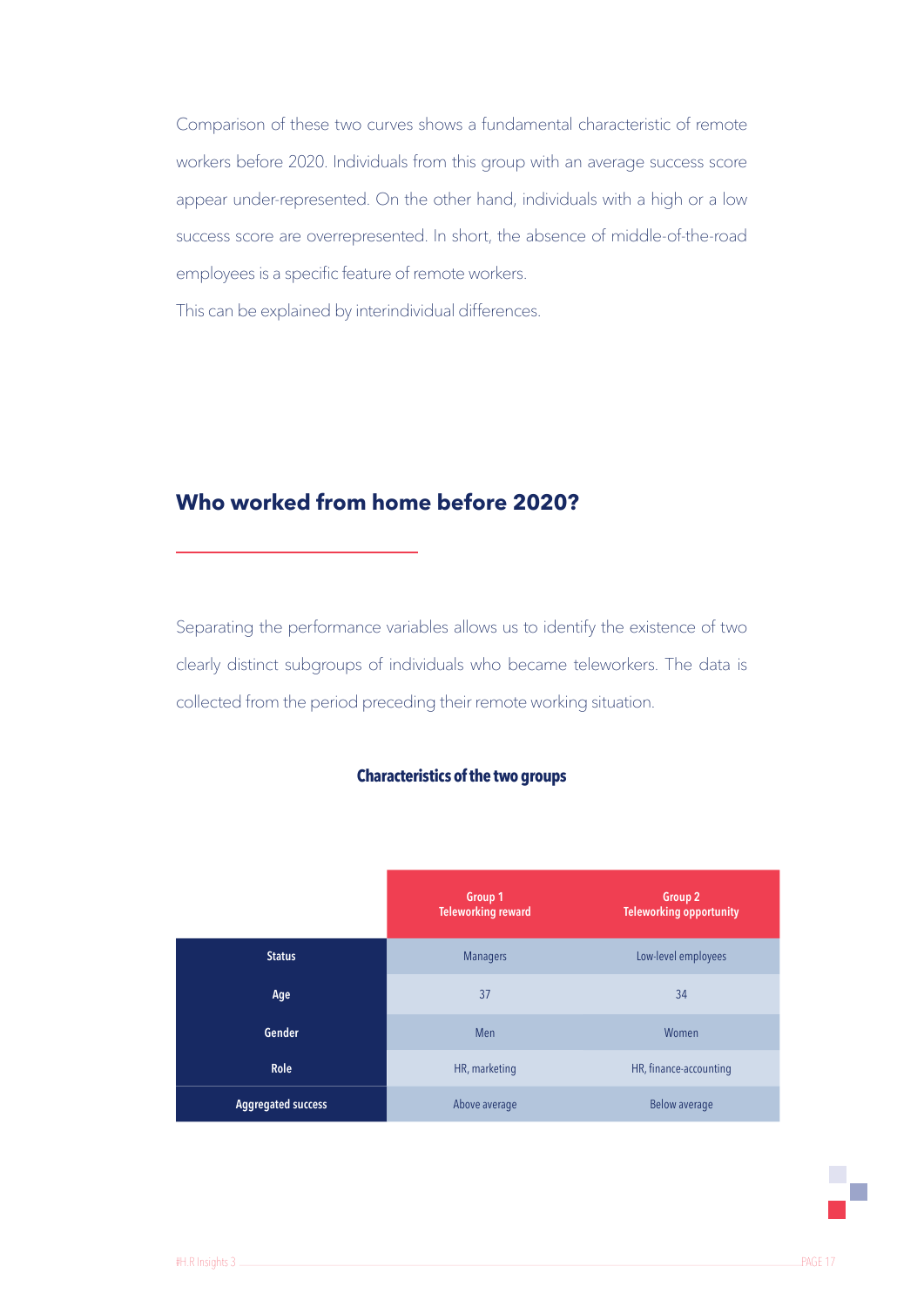The first group is made up of successful male executives with higher than average success scores. For them, the chance to work from home was a reward and a retention strategy. Companies undoubtedly allowed them to work from home to ensure they remained in the company. However, they had to be excellent to belong to this group.

At the opposite end of the spectrum, the second group concerns non-managerial women whose success score is below average. They are younger than the members of the preceding group. In their case, being able to work from home is seen as an opportunity. It is neither a sanction nor a reward, but rather the possibility to take advantage of a corporate policy or locally based remote working agreement. The employees who benefit from this option have a low skills level and are unlikely to be acknowledged for their potential. It is probably not considered important to keep a close eye on them.

#### **What happened to the teleworkers?**

The same data allowed us to analyse the careers of remote workers who returned to work in the company premises. 378 individuals fit this description. The average length of the remote working period was 3.7 years.

Their performance prior to the working from home episode (see above) is a strong predictor of the following stages and the performance level that is subsequently reached. When the remote workers have enjoyed a successful career path (group 1, teleworking reward), their success continues throughout the teleworking period and again when they return to an on-site activity. Their salary, their hierarchical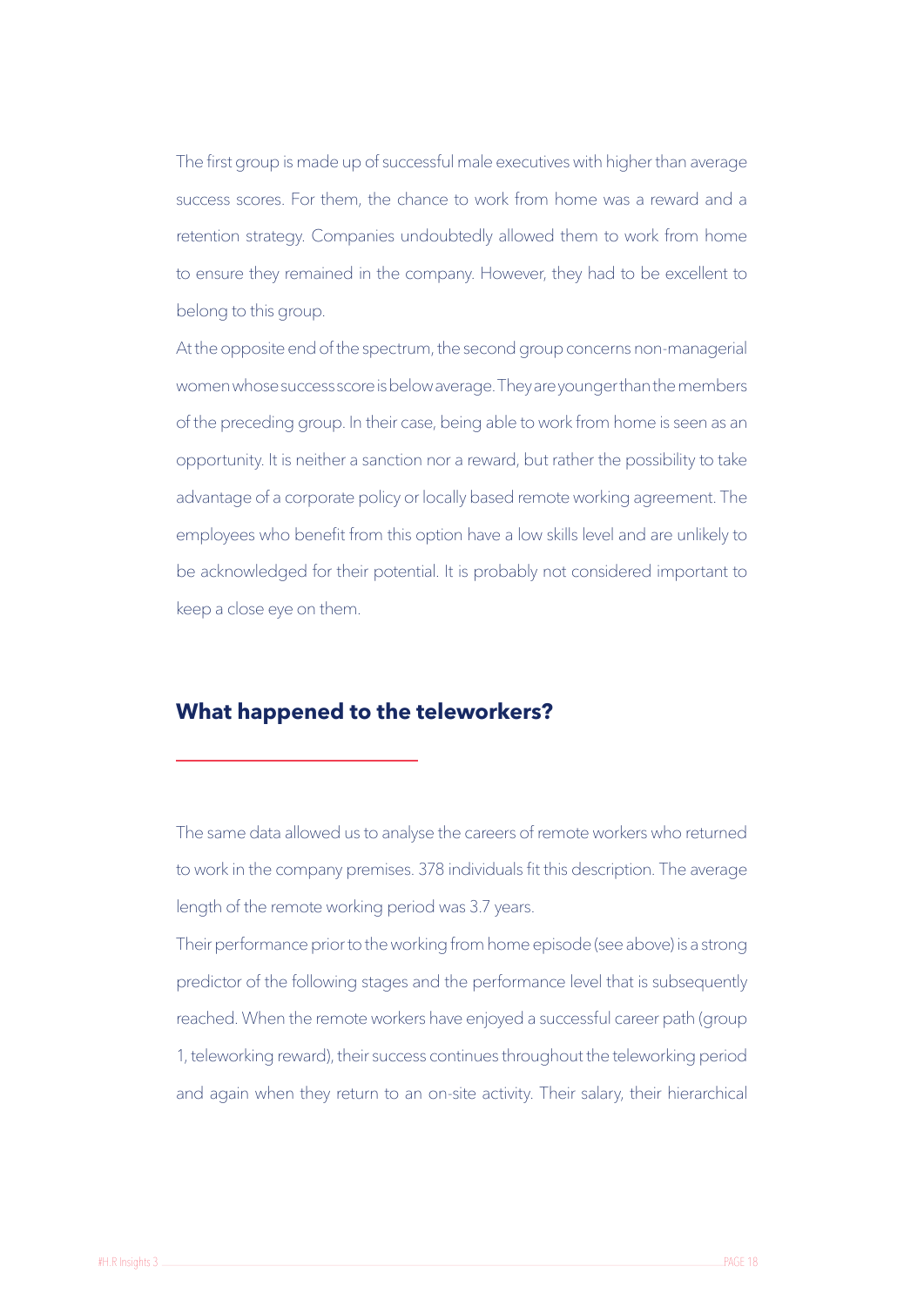level and their performance all increase. In short, working from home extends their success curve. On the hand, remote workers with more modest jobs re-join their on-site jobs with no particular gain. In these cases, their previous performance begins to stagnate or even decline and their performance appears to be slightly less appreciated when they return to their on-site job;

#### **Success factor trends for the two remote worker groups**

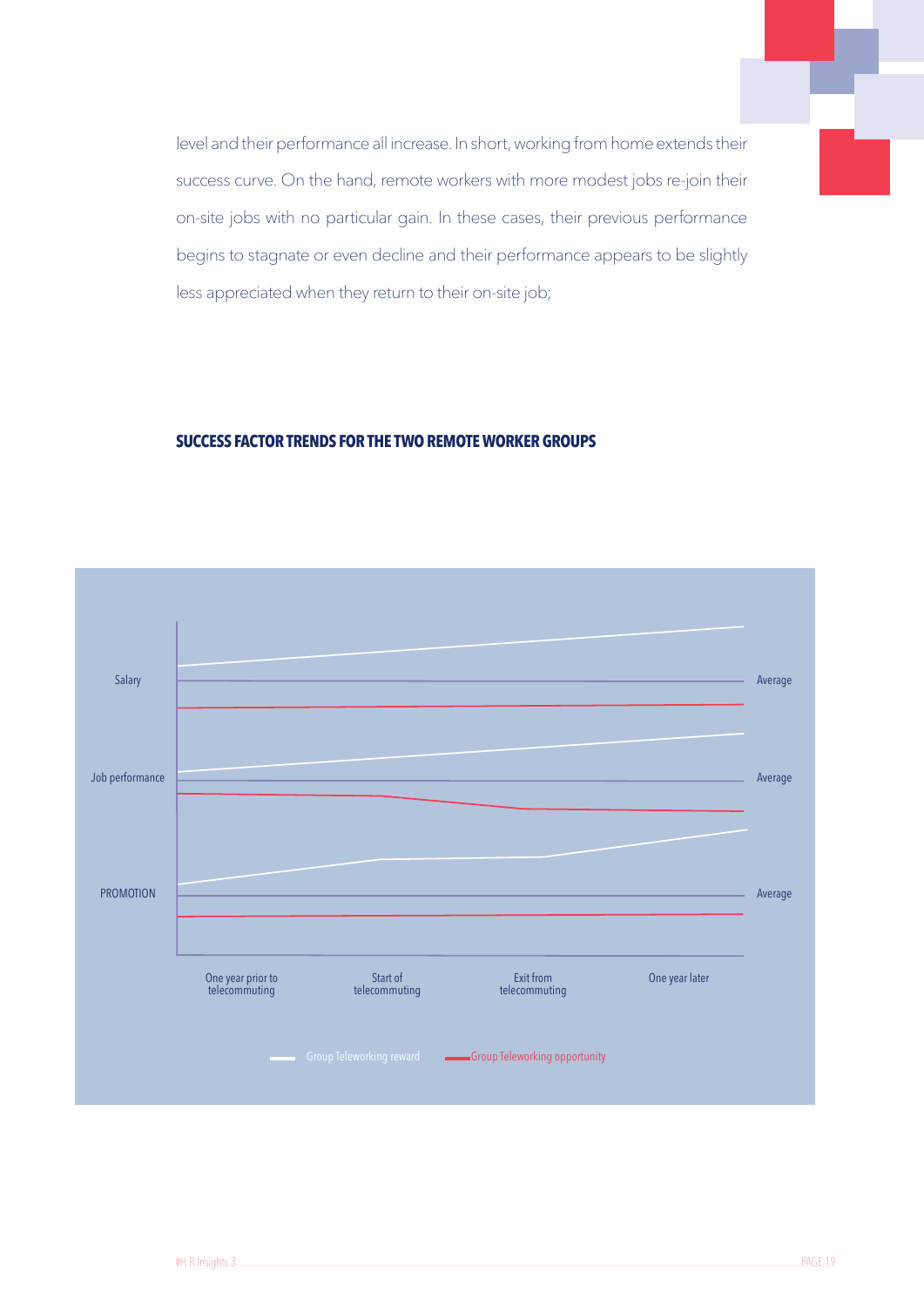#### **Which soft skills make effective remote workers?**

Do the 17 behavioural skills measured in the remote workers in our sample determine their success in general? Are there any differences according to hierarchical status? 6 of 17 behavioural skills have a significant impact on remote workers' performance: i.e., knowing oneself, resolving complex issues, identifying resource people, and promoting and understanding the company. Most of the other skills on the list have only a marginal impact on performance. This is especially true of management and leadership skills. Finally, stress management skills, risk-taking and creativity have a significant negative impact on the performance of remote workers.

| <b>Negative influence</b>                            | Positive or negative but<br>non-significant influence                                                                                                                                                                                                                                                                                 | <b>Positive influence</b>                                                                                                                                                            |
|------------------------------------------------------|---------------------------------------------------------------------------------------------------------------------------------------------------------------------------------------------------------------------------------------------------------------------------------------------------------------------------------------|--------------------------------------------------------------------------------------------------------------------------------------------------------------------------------------|
| <b>Creating innovative solutions</b><br>Taking risks | Having a critical mindset<br>Building a personal vision for one's<br>activity<br>Cooperating<br>Remaining strongly committed to the<br>group in the long term<br>Managing stress in ambiguous situation<br>Driving a group effort<br>Contributing to a group outcome<br>Organising the work of a group<br>Guiding the work of a group | Understanding one's organisation<br>Understanding the needs of others<br><b>Resolving complex problems</b><br>Identifying resource peoples<br>Knowing oneself<br>Promoting a project |

#### **Influences on the performance of teleworkers**

This configuration is relevant at all levels of the hierarchy, but it intensifies at management level. The higher up the career ladder, the closer the link between these 6 skills and success.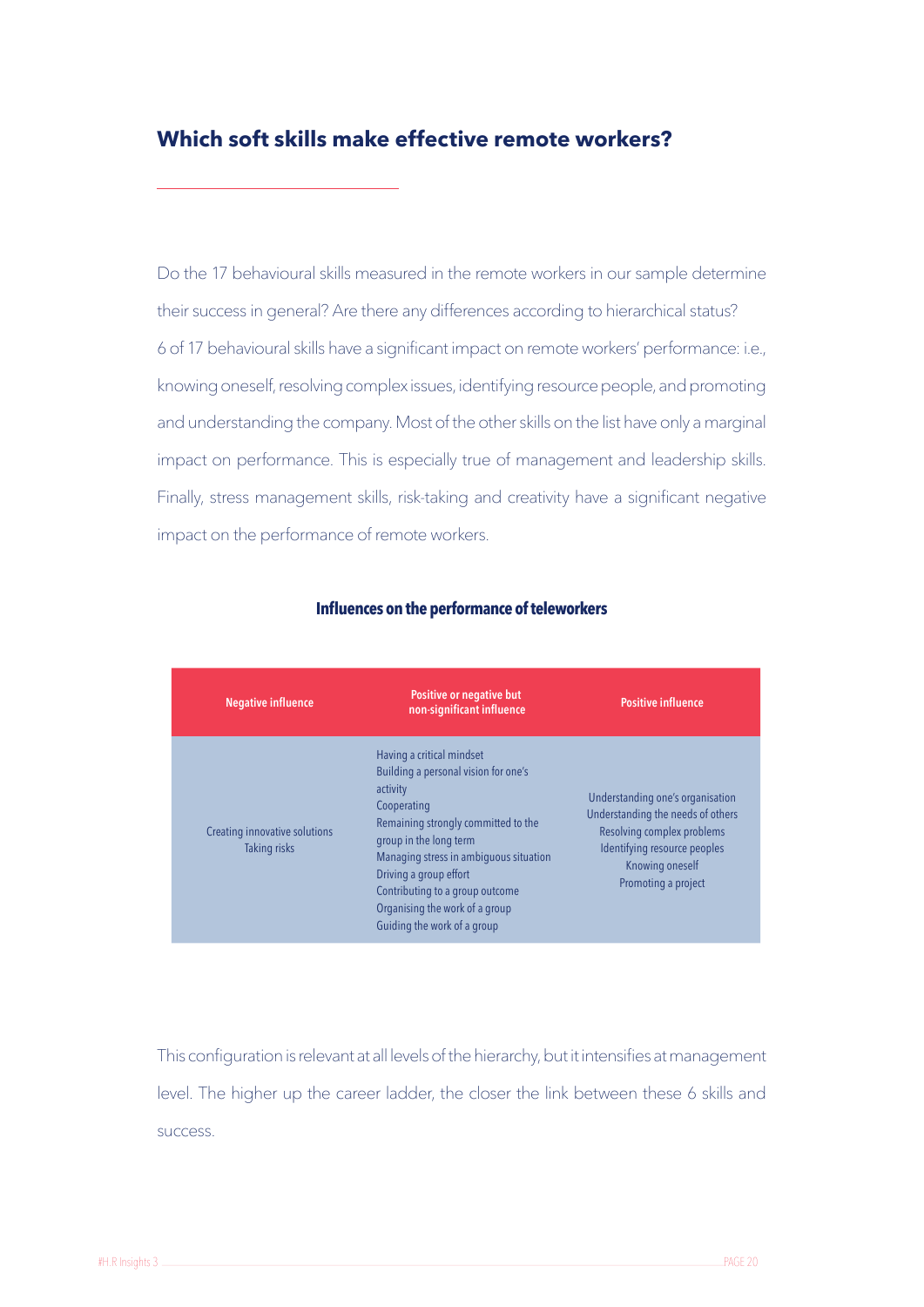#### **Skills portrait of the effective remote worker**

High-performing remote workers have a good understanding of their resources and those of their organisation. They are also comfortable with complexity. We can assume that that they have numerous points of contact with the different departments and that their interactions with the company do not go exclusively through their line manager. These skills match the remote working characteristics mentioned earlier, in other words, they support autonomy, the new relationship with time and task interdependence. Effective remote workers also know how to promote their achievements. They can therefore manage being cut off from others thanks to behaviour that allows them to showcase what they have done. This skill means that other workers can visualise their output despite not being able to see it with their own eyes. It means that they are not forgotten and that their actions form part of the company's day-to-day operations. Finally, they know how to get acknowledgement for their projects and achievements. They work on remaining visible and boosting their image to compensate for their physical absence. On the other hand, they do not invest in innovation. Effective remote workers no doubt understand that in order to be visible, they must be intelligible. They are therefore more likely to emphasise respect for processes and conformity than innovation. In fact, the main pitfall that can threaten remote workers is invisibility. Absence feeds imagination. How do other members of the company envisage what the remote workers do when they are not there? Are they perceived as absorbed in their work, or as immersed in their family, busy with all sorts of activities other than work? Remote workers thus need to compensate for their absence with demonstrations and information that allows other staff members to construct a favourable image of them. Finally, they must tell the story of their work to compensate for not being able to demonstrate it on a daily basis. Effective remote workers thus replace interstitial coordination by storytelling coordination, acting as the *storytellers* of their lives as remote workers.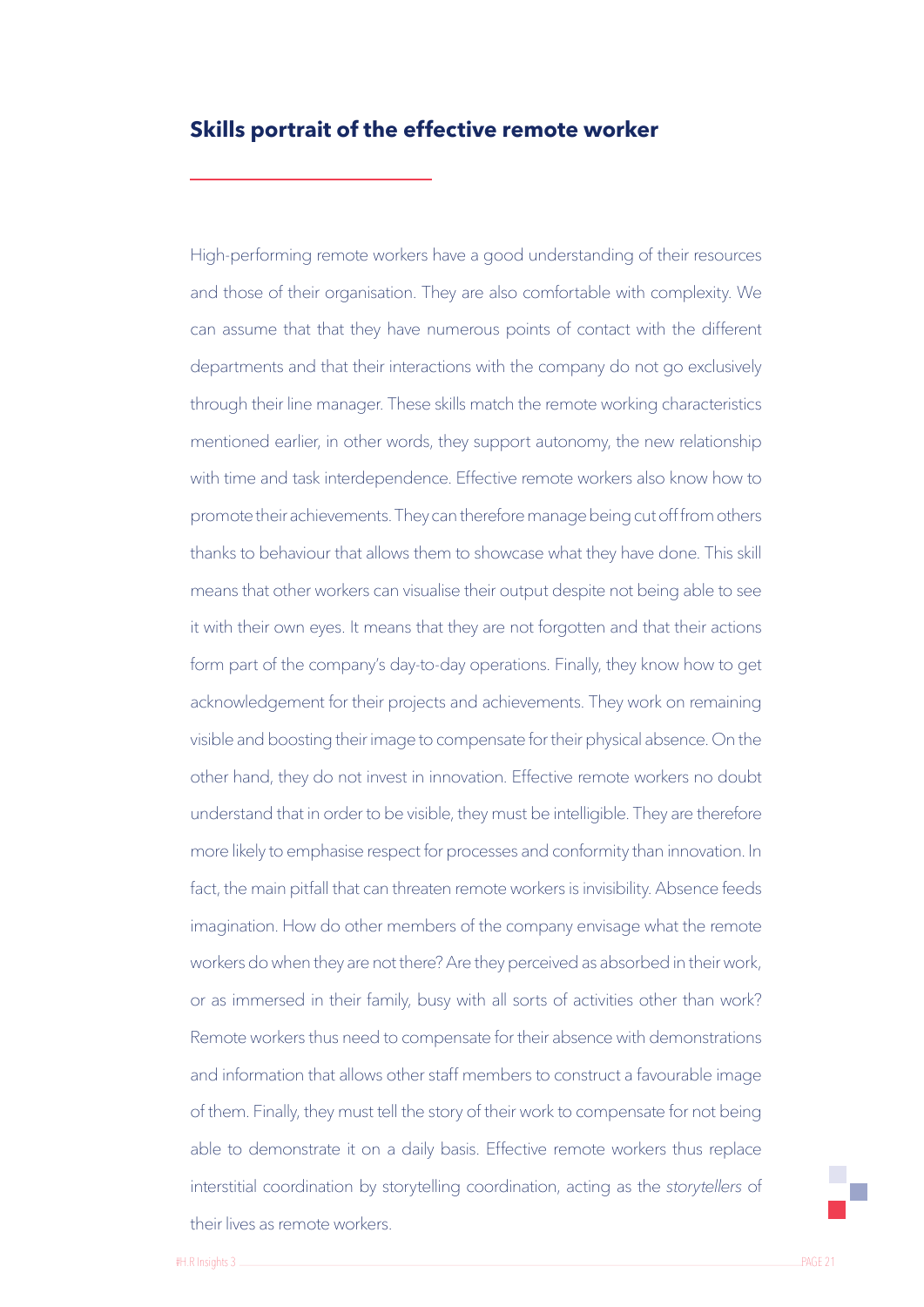## CONCLUSION

.

#### **Working from home, success, skills and coordination methods**

Until 2020, only a small minority of workers were able to work from home full time. This group was characterised first by its uniformity in terms of success. The salaries, promotion and performance of teleworkers was either above or below average. The absence of middle-of-the-road career success was a key characteristic of this population, reflected in the different career paths prior to the teleworking situation. In exchange for their loyalty, an elite group with hard-to-find skillsets had the power to negotiate remote working conditions compatible with their specific lifestyle choices. This is the "teleworking reward" group. The "teleworking opportunity" group, on the other hand, concerns more readily available, less essential employees, who are also less productive. For them, being able to work from home was a solution to a specific need in time (maternity in particular, as this group is largely young and female), with a process written into the company convention being activated rather than the power of individual negotiation.

The two groups are also characterised by their career paths after the period of working from home. Individuals in the "teleworking reward" group continue to forge ahead with a successful career, while the members of the "teleworking opportunity" group pursue their careers in the same way as before, continuing to follow below average career paths. Differences in their ability to apply five skills explain these variations in success and career paths before, during and after the period of working from home. The five skills are Knowing oneself, Resolving complex problems, Identifying resource people, and Promoting and Understanding one's organisation. These skills also illustrate the specific demands of working from home which, above all, involve coping with the disappearance of informal communication channels. Informal chats in the interstices of time, when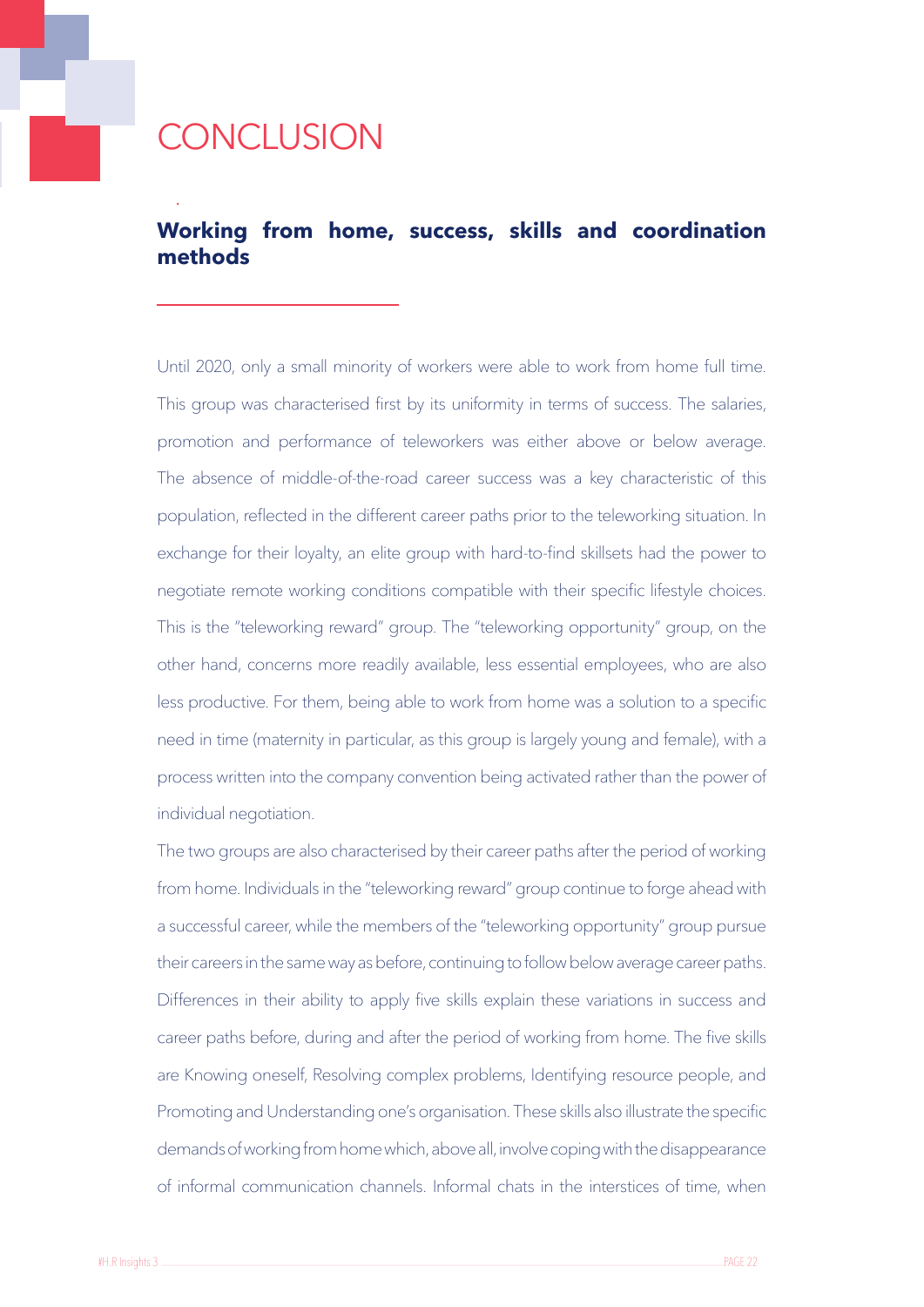'off-the-cuff' information can be passed on, disappear. Nothing spontaneously replaces them. Given their physical absence and their distance from informal discussions, employees working from home may eventually be faced with the threat of finding themselves on the periphery of the organisation. The five skills identified in the present study describe a form of coordination that can help to overcome the challenges of working from home: this is the storytelling or narrative coordination, whose main contribution is to allow on-site workers to visualise what their absent colleagues are doing, replacing the interstitial coordination.

#### **Working from home in the time of the Covid-19**

Since March 2020 and the nationwide lockdowns to fight against the Covid-19 pandemic, 25% of active workers have become telecommuters. This is a massive change as, in the first instance, it led to a major shift in the remote worker population. At management level, remote working became the norm for executives of every kind. The diversification of profiles has given a wider range of employees the chance to work from home, and not just the "reward" or "opportunity" categories described above. Teleworking is now moving to the mainstream. At the time of writing, no one knows when people will be able to return to normal on-site working conditions. No one knows how long the teleworking situation will last and how this unprecedented situation will permanently change people's behaviour.

#### Below are a few suggestions based on the study findings

#### During the lockdown: promote the storytelling coordination strategy and measure its impact

Storytelling coordination underpins the success of remote workers. It helps them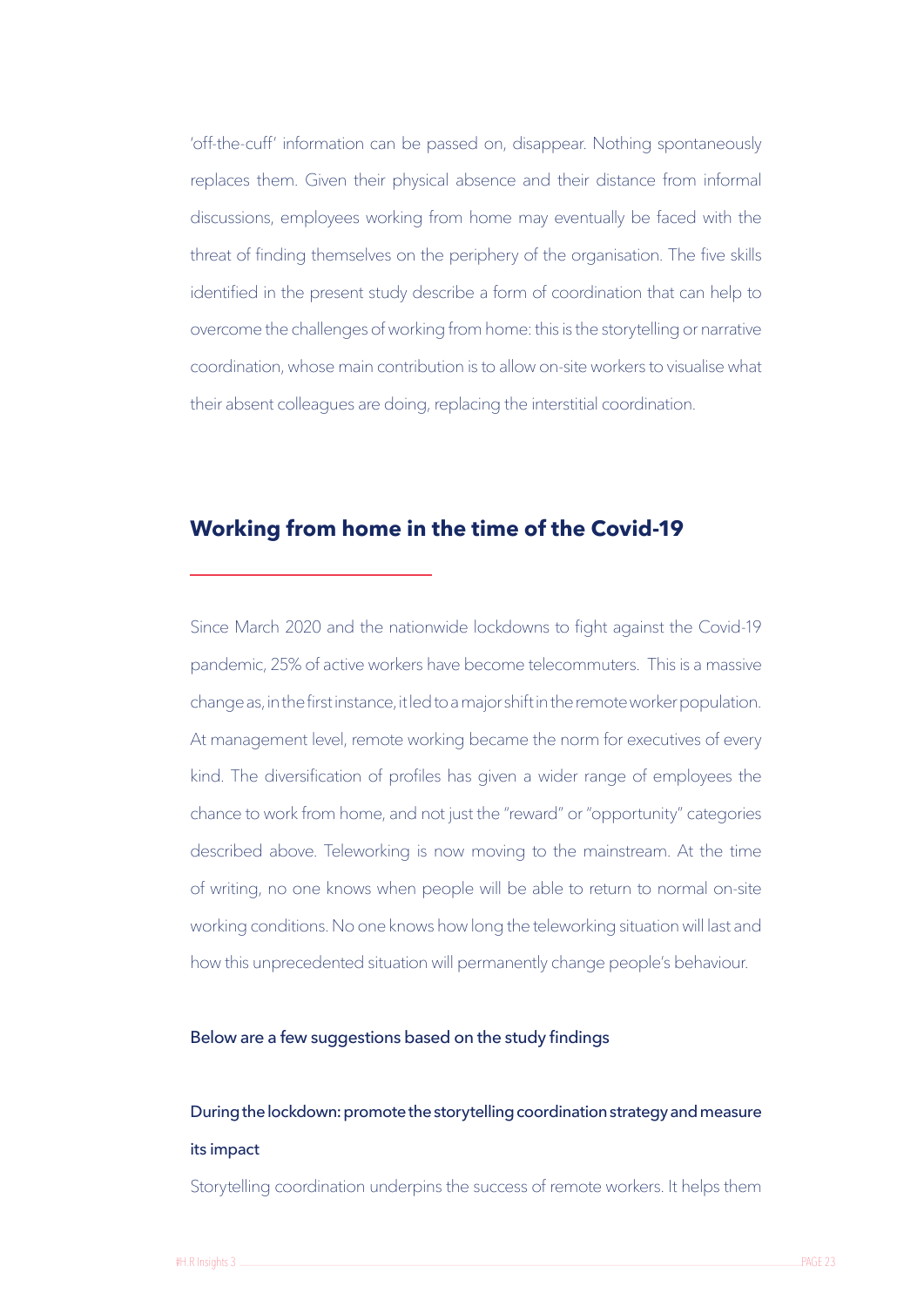to ensure that their contributions are visible despite their physical absence. It is

therefore useful to foster its emergence in all remote workers. One way to do this is to let everyone share what they have done during the day in virtual meetings, together with their schedule for the coming days. These narratives can include personal activities as well as professional ones, making them more authentic. Not everyone finds it easy to promote their actions and achievements: managers therefore need to ensure that everyone is given the time and means to express themselves. As we have seen, teleworking leads to greater conformity and respect for processes rather than innovation. The Covid-19 crisis and the obvious anxiety it induces has a similar effect. However, the situation should provide an opportunity for innovation, as much for clients and products as for the work organisation. Not only does it provide a chance to respond to this challenge, but also to create project teams, test ideas and tools, and to develop feedback of individual experiences. Finally, managers and business leaders may find it useful to introduce applications that can measure the firm's social climate in real time.

#### After the lockdown: creating conditions conducive to teleworkers' performance

Remote working could find itself a victim of the 'swede effect': these easily-grown vegetables were so closely linked to rationing and the German occupation that they were completely rejected after the liberation. It is possible then that when the lockdown is lifted, teleworking will be rejected and there will be an enthusiastic return to open-spaces. However, it is also possible that, on the contrary, it will have given more workers an opportunity to discover the benefits of a different form of organisation that is hard to abandon. Identifying workers who can benefit from teleworking will no doubt be the key to its renewed interest as, in every business organisation, the lockdown will have its stars, its unsung heroes and maybe its losers. As teleworking becomes more widespread, ensuring the success of these workers from home will be crucial and managers will need to make that their skills are closely aligned with those needed for effective performance. Failing that, such skills will need to be developed.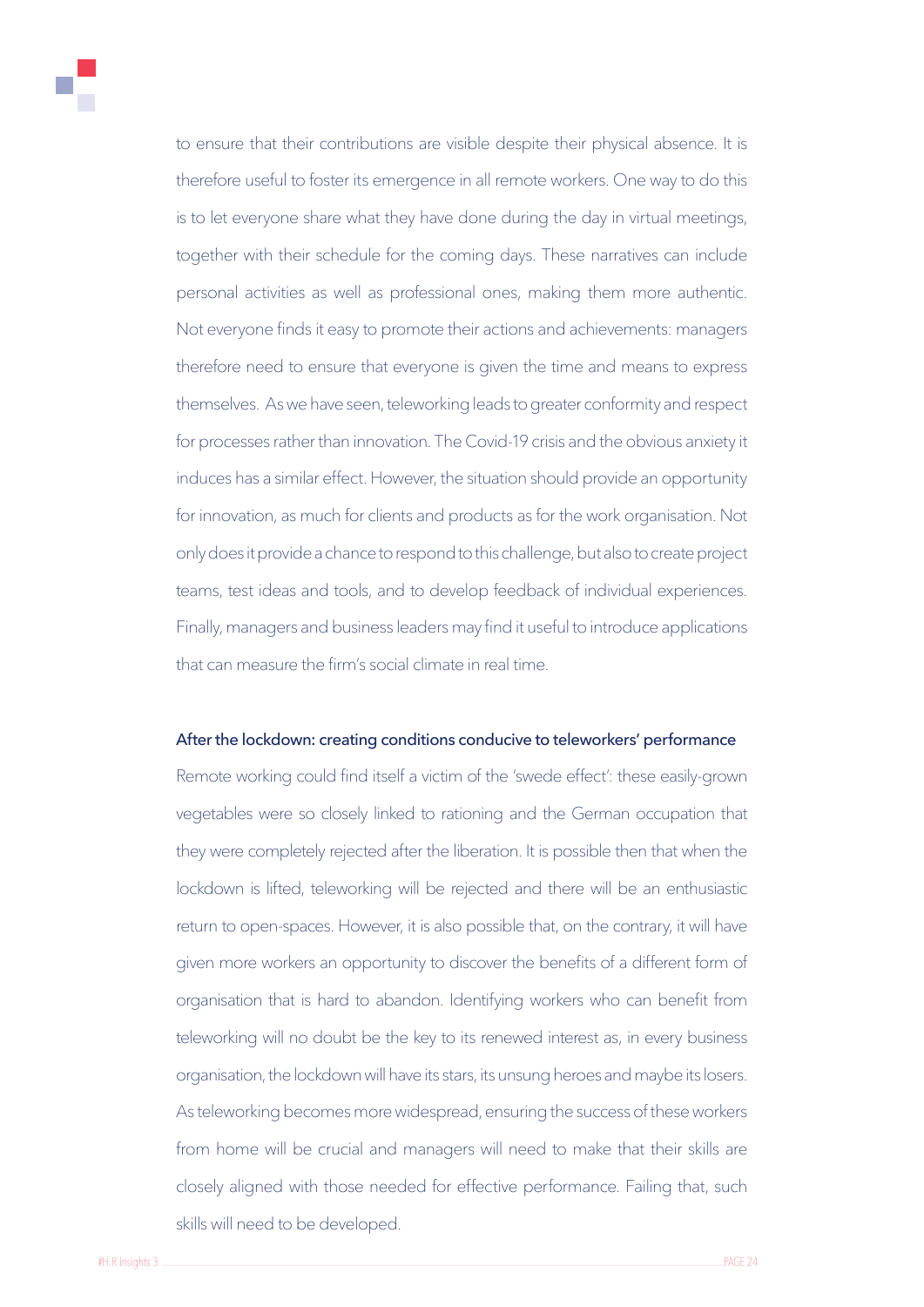## **METHODOLOGY**

Data collected between 2007 and 2019. Data processed in January 2020.

#### **Aggregated success indicator**

Factorial analysis. One factor aggregates all the variables and explains over 50% of total variance.

#### **Determinants of aggregated success scores**

Linear regressions.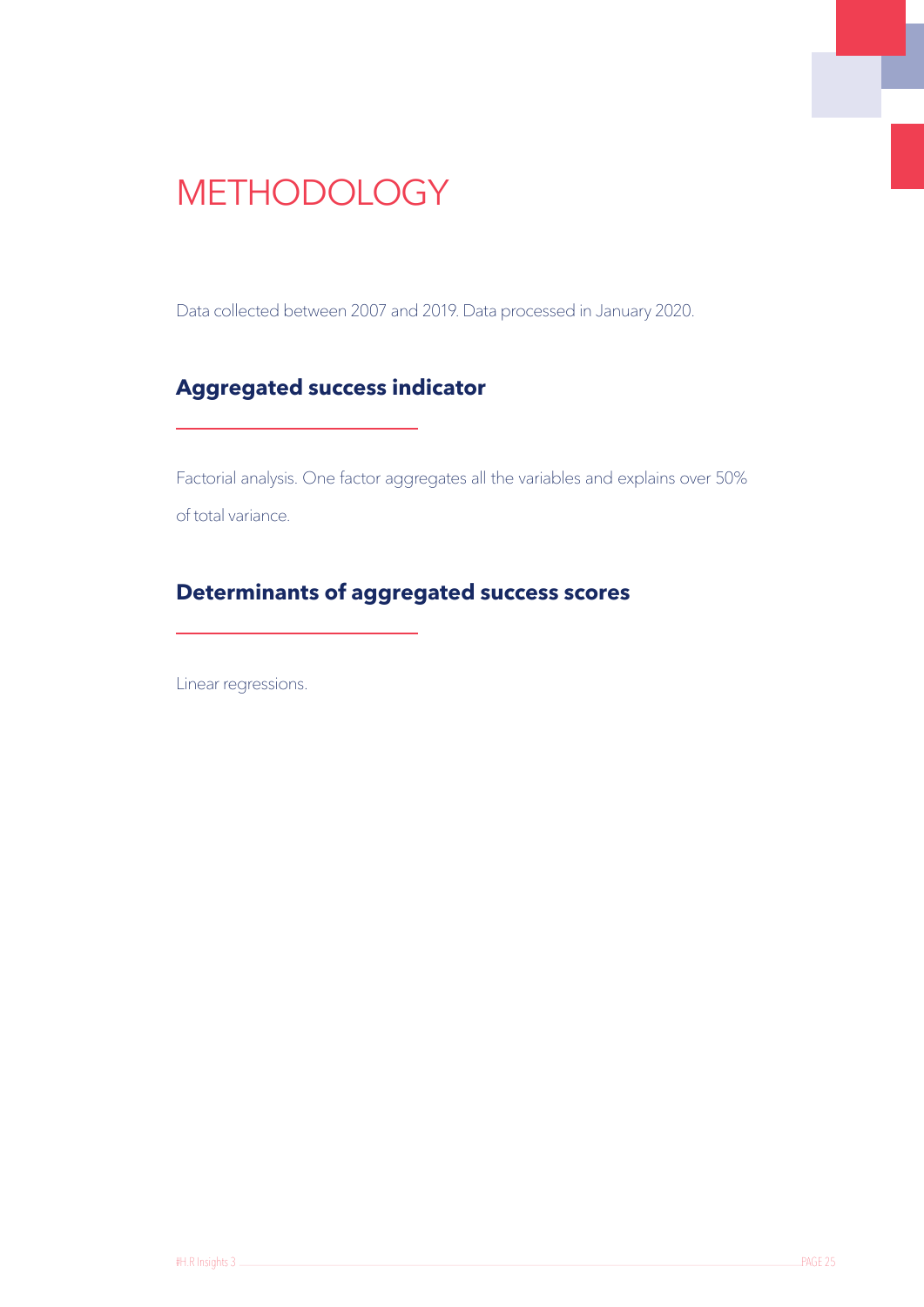

### aBOut tHe COMpETeNCeS, eMpLOyabILiTY aNd hR dECISIONs ChaIR aT EM NORMaNDIe BuSIneSS ScHooL

The *"Competences, Employabilitý and HR Decisions"* chair takes a scientific and objective approach to contemporary changes in the world of work, highlighting the new skills and competences needed by business organisations to devise innovative strategies and boost their growth.

It explores developments in career paths, driven by digital technologies in a fastchanging environment, and analyses career variations by exploring the cause and effect relationship with individual behaviours, shedding new light on the decisionmaking processes of both organisations and individuals with regard to careers, hiring and jobs. The levers of employability, underpinned by the new resources available through the use of data, also offer a major line of study. .

The chair's aim is to help individuals and organisations to exercise their managerial, societal and ethical responsibilities in the best conditions possible.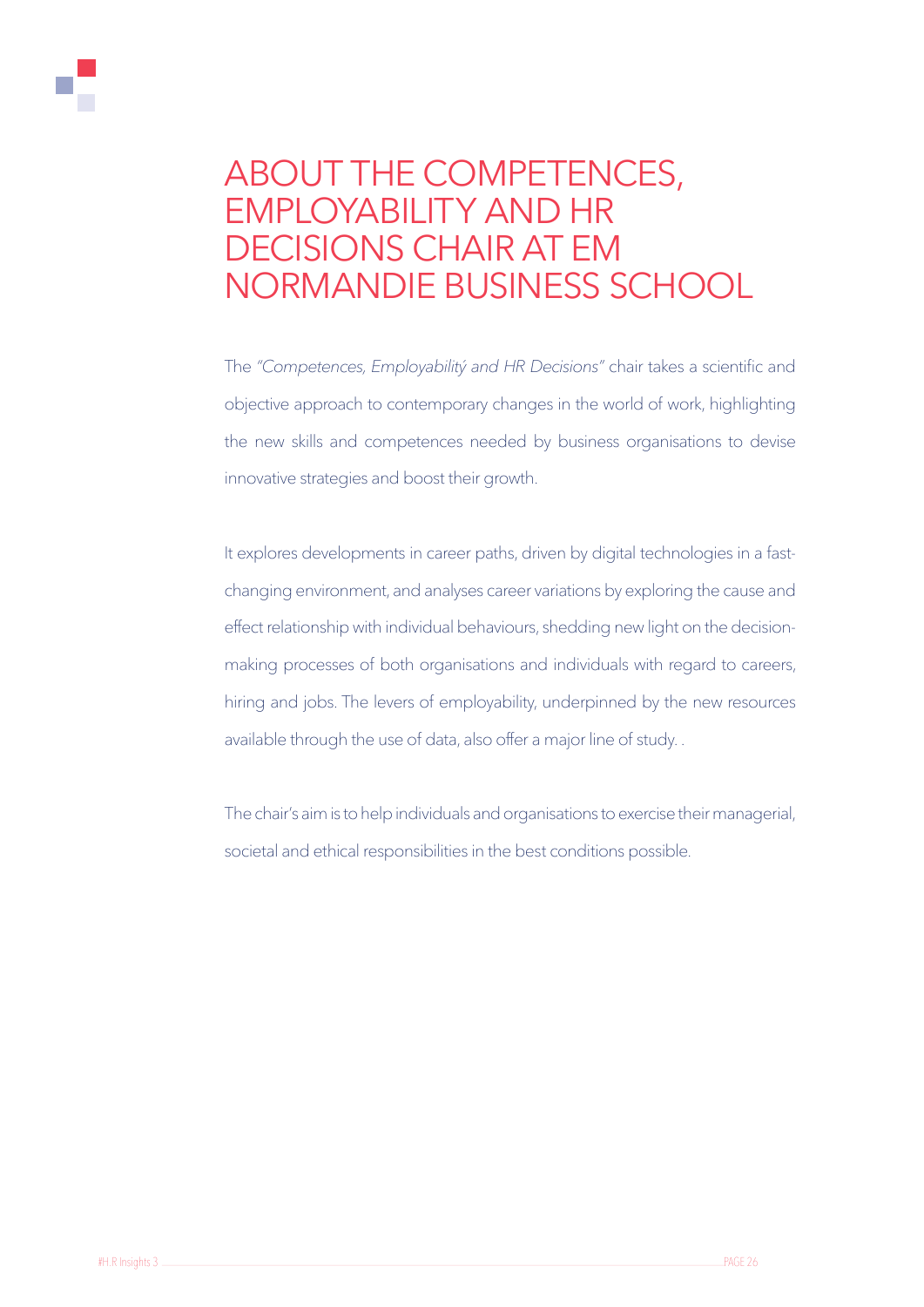

## aBOut EM NORMaNDIe BuSIneSS ScHooL

Founded in 1871 and one of the first French business grandes écoles, EM Normandie is a reference in the world of Business Schools, boasting the international EQUIS and AACSB accreditations. With 4 500 students and professionals in its first degree and executive education programmes and 19 000 members of Normandie Business School Alumni Association across the globe, the school has five campuses located in Caen, Le Havre, Paris, Oxford and Dublin. Normandie Business School trains the managers of tomorrow, future movers and shakers prepared to manage change in a multicultural environment, and it supports employees and business leaders throughout their career. *www.em-normandie.com* | Twitter: @ EMNormandie

## aBOut peRfORMaNSe

PerformanSe – a subsidiary of the Julhiet/Sterwen Group – specialises in the design and marketing of psychometric tests and soft skills evaluation, dedicated to the recruitment and development of talented people with the aim of growing the future performance of business organisations by improving their individual and collective operations.

#### *[www.performanse.com](https://www.performanse.com/)*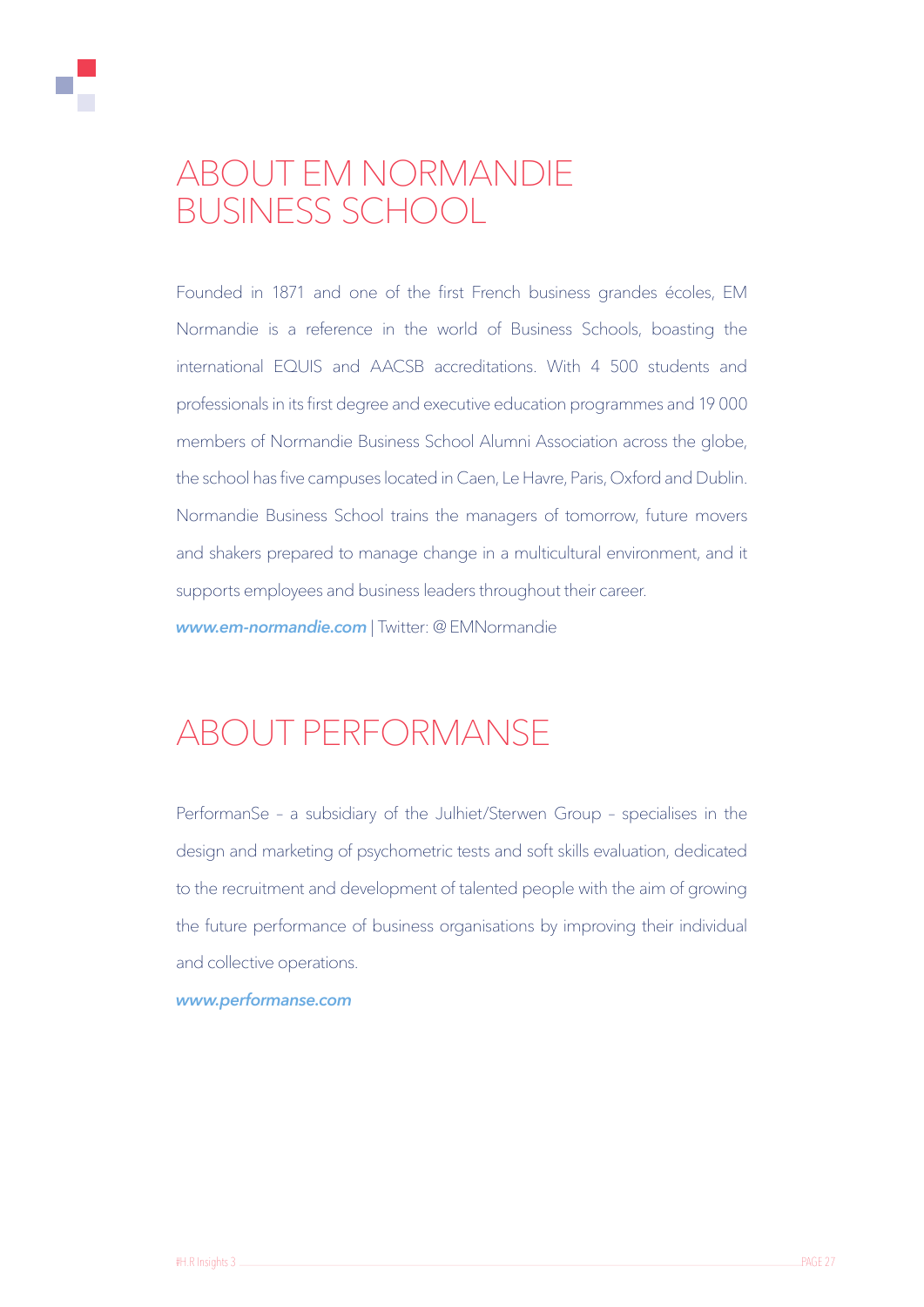## aBOut SaveN

Saven designs and markets cognitive and behavioural resource assessment tools. Its aim is to supply human resource professionals with the most useful, the simplest, the most efficient and the most ethical solutions on the market. *[www.saven.fr](http://www.saven.fr/)*

## aBOut tHe akSIS gROUp

The AKSIS group offers support services for career development across France. By taking the needs and potential of individuals as well as companies into account, its goal is to give employees, job seekers and young graduates and school leavers access to jobs, or helping them define and implement their career plan.

*[www.aksis.fr](https://www.aksis.fr/)*